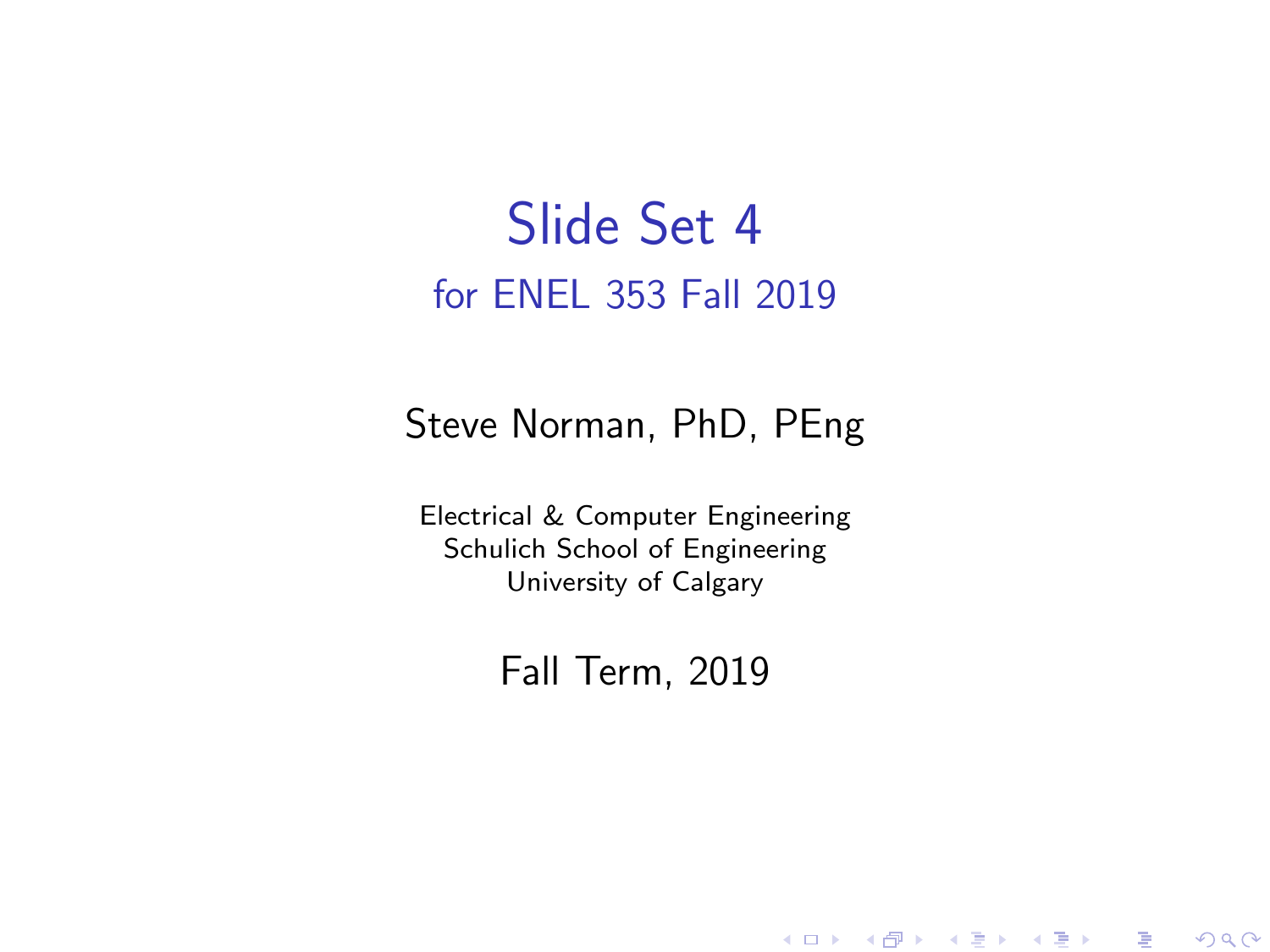#### **Contents**

**[Schematics](#page-2-0)** 

[Minimal SOP expressions](#page-9-0)

[Two-level and multilevel combinational logic](#page-12-0)

[Bubble-pushing](#page-17-0)

[Illegal \(X\) and Floating \(Z\) Values in Logic Circuits](#page-22-0)

[Tristate buffers](#page-30-0)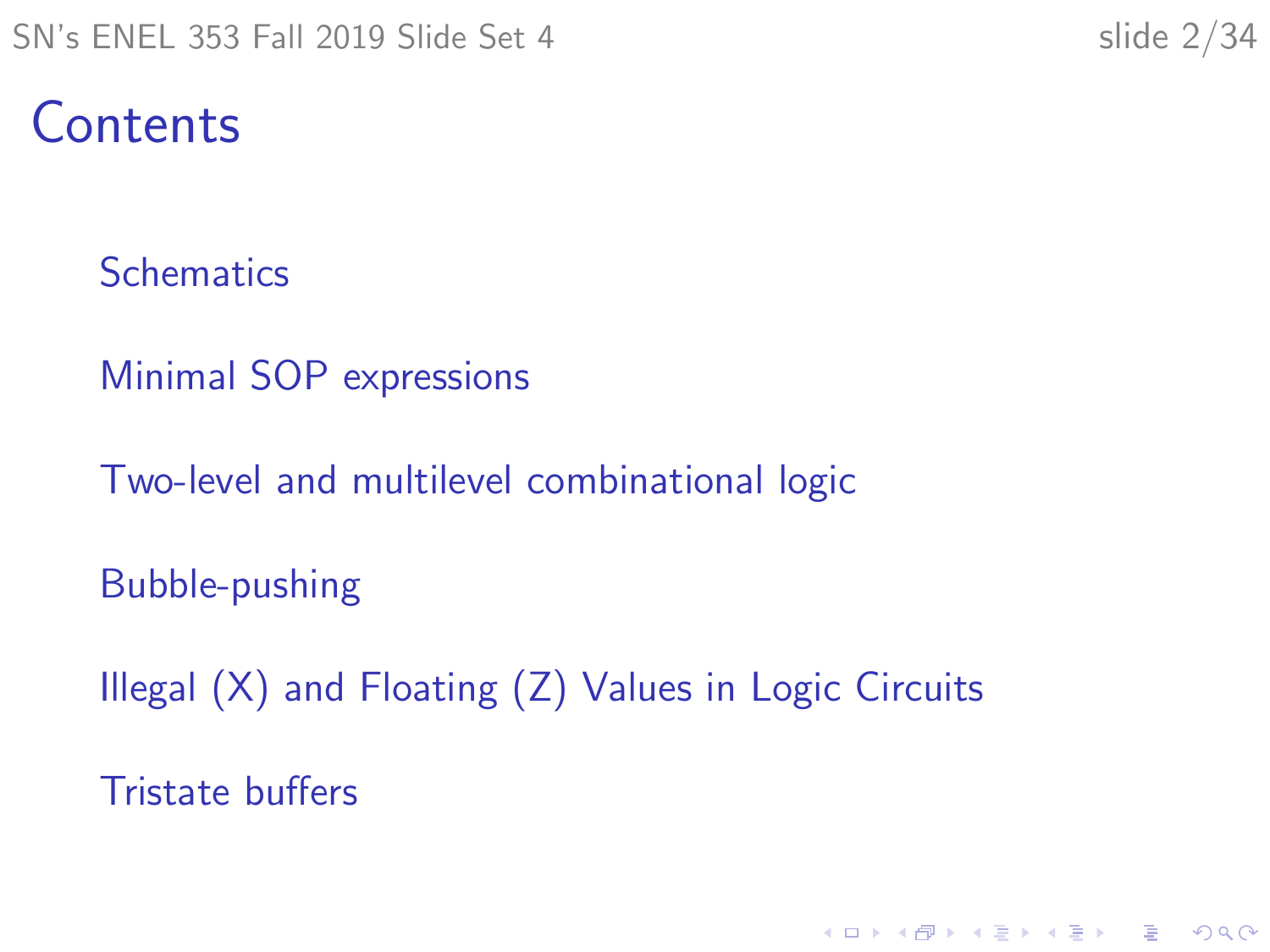## <span id="page-2-0"></span>Outline of Slide Set 4

**[Schematics](#page-2-0)** 

[Minimal SOP expressions](#page-9-0)

[Two-level and multilevel combinational logic](#page-12-0)

[Bubble-pushing](#page-17-0)

[Illegal \(X\) and Floating \(Z\) Values in Logic Circuits](#page-22-0)

[Tristate buffers](#page-30-0)

K ロ ▶ K 個 ▶ K 할 ▶ K 할 ▶ 이 할 → 이익 @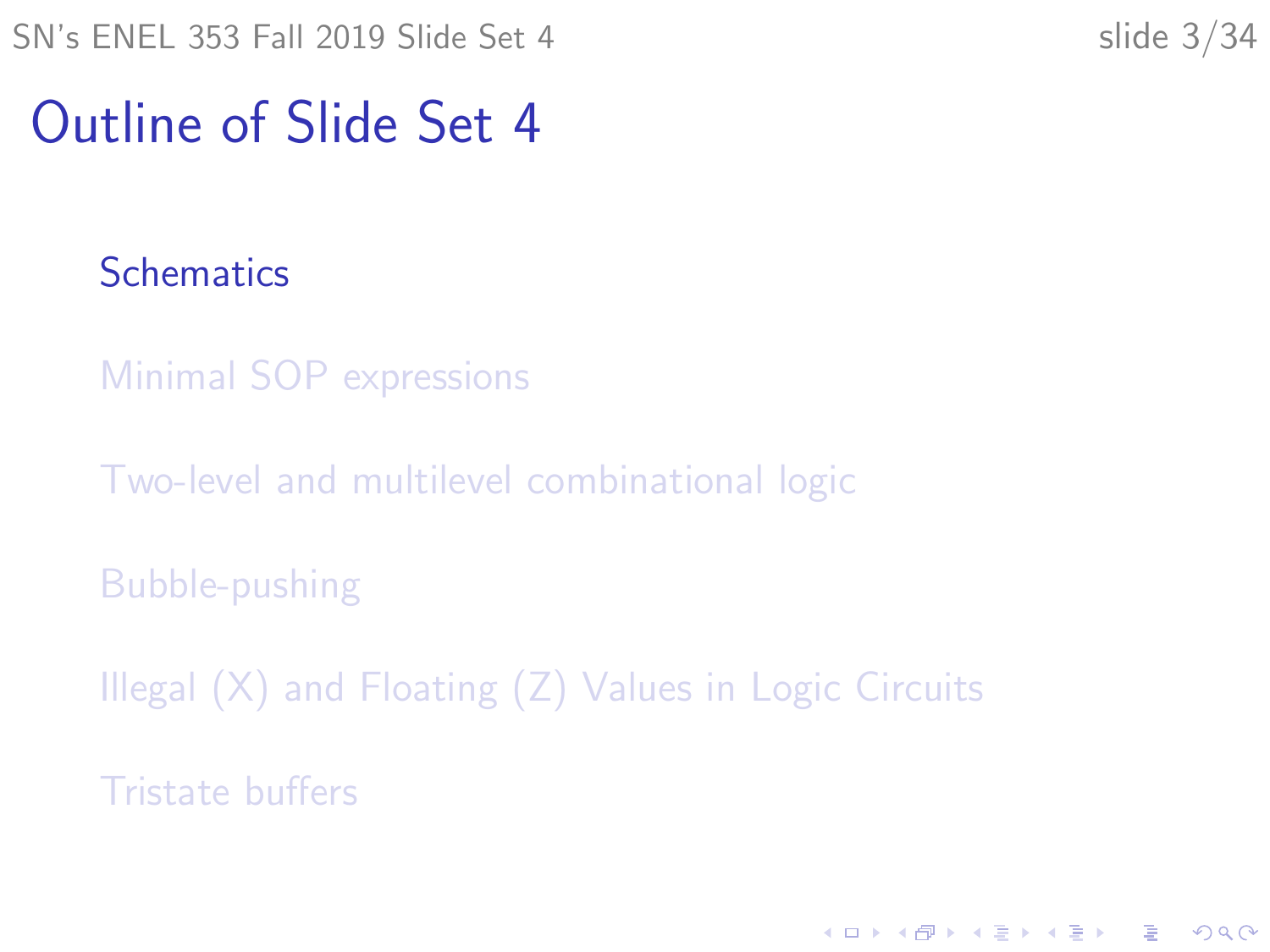## **Schematics**

A schematic is a diagram showing elements of a digital circuit along with the wires connecting the elements to each other and to overall inputs and outputs of the circuit. Usually the vital power supply and ground connections to circuit elements are omitted to reduce clutter.

The image at right shows some rules for drawing wires in schematics.

Image is Figure 2.24 from Harris D. M. and Harris S. L., Digital Design and Computer Architecture, 2nd ed., C 2013, Elsevier, Inc.

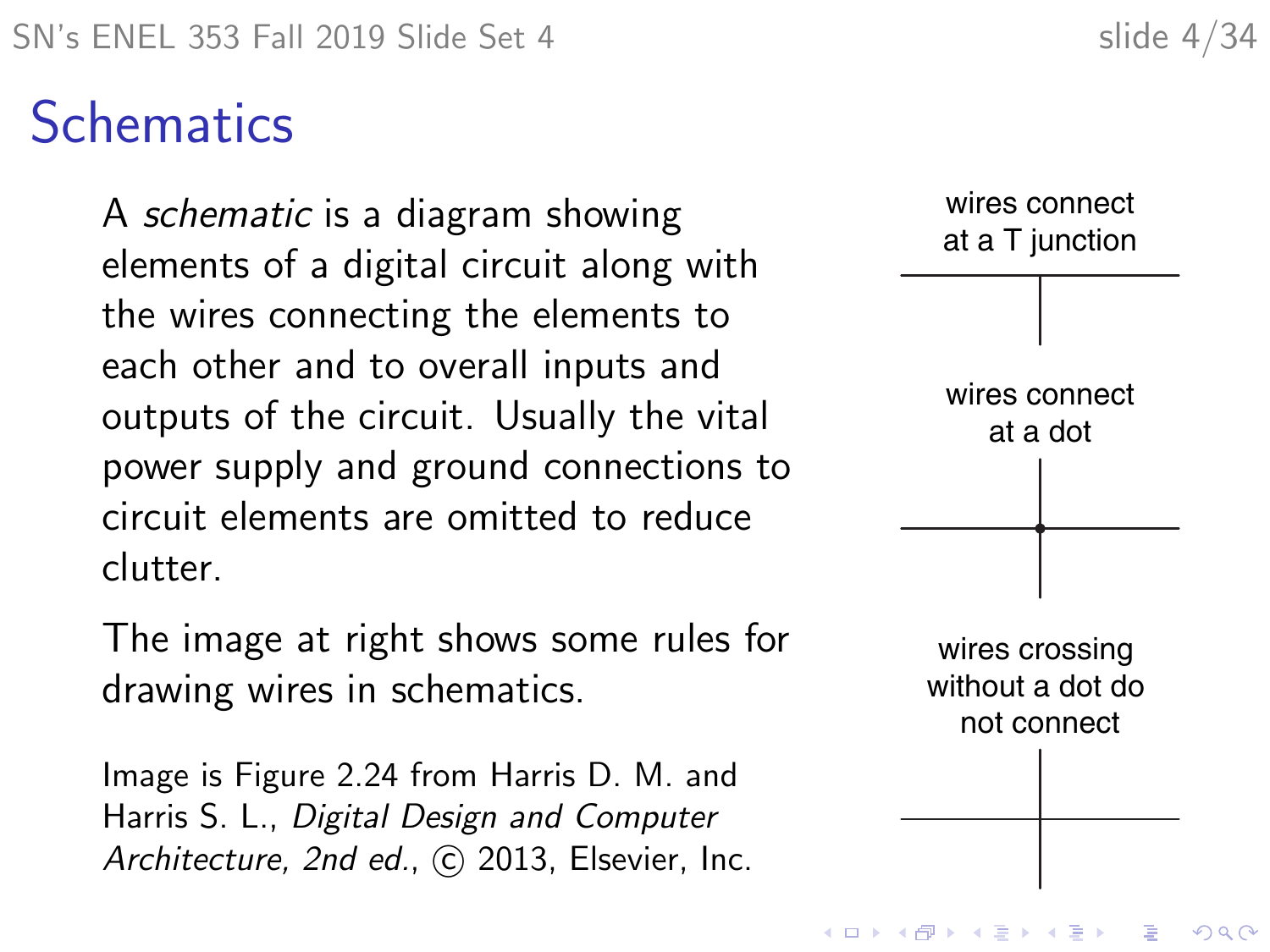KOKK@KKEKKEK E 1990

#### What often-used graphical notation for crossing wires will NOT be used in ENEL 353?

Why not?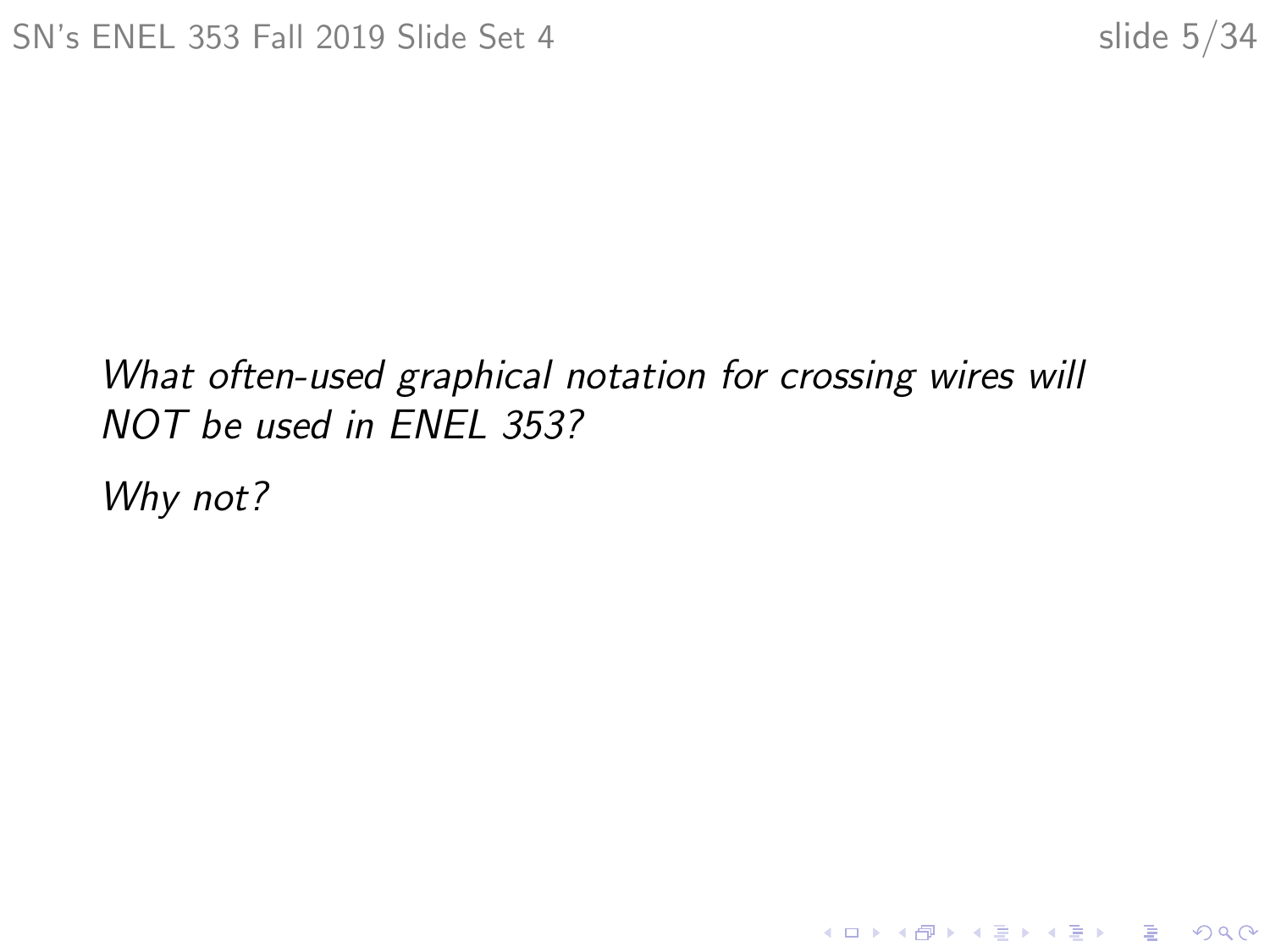# Schematics: Guidelines for directions of information flow through circuit elements

Please follow these guidelines:

- $\blacktriangleright$  Left-to-right flow of information through circuit elements is best.
- $\triangleright$  Top-to-bottom flow through elements is second-best.
- $\triangleright$  Bottom-to-top flow through elements should be avoided if possible but sometimes helps to keep schematics clear and compact.
- $\triangleright$  Right-to-left flow through elements is worst, but, nevertheless, sometimes helps to keep schematics clear and compact.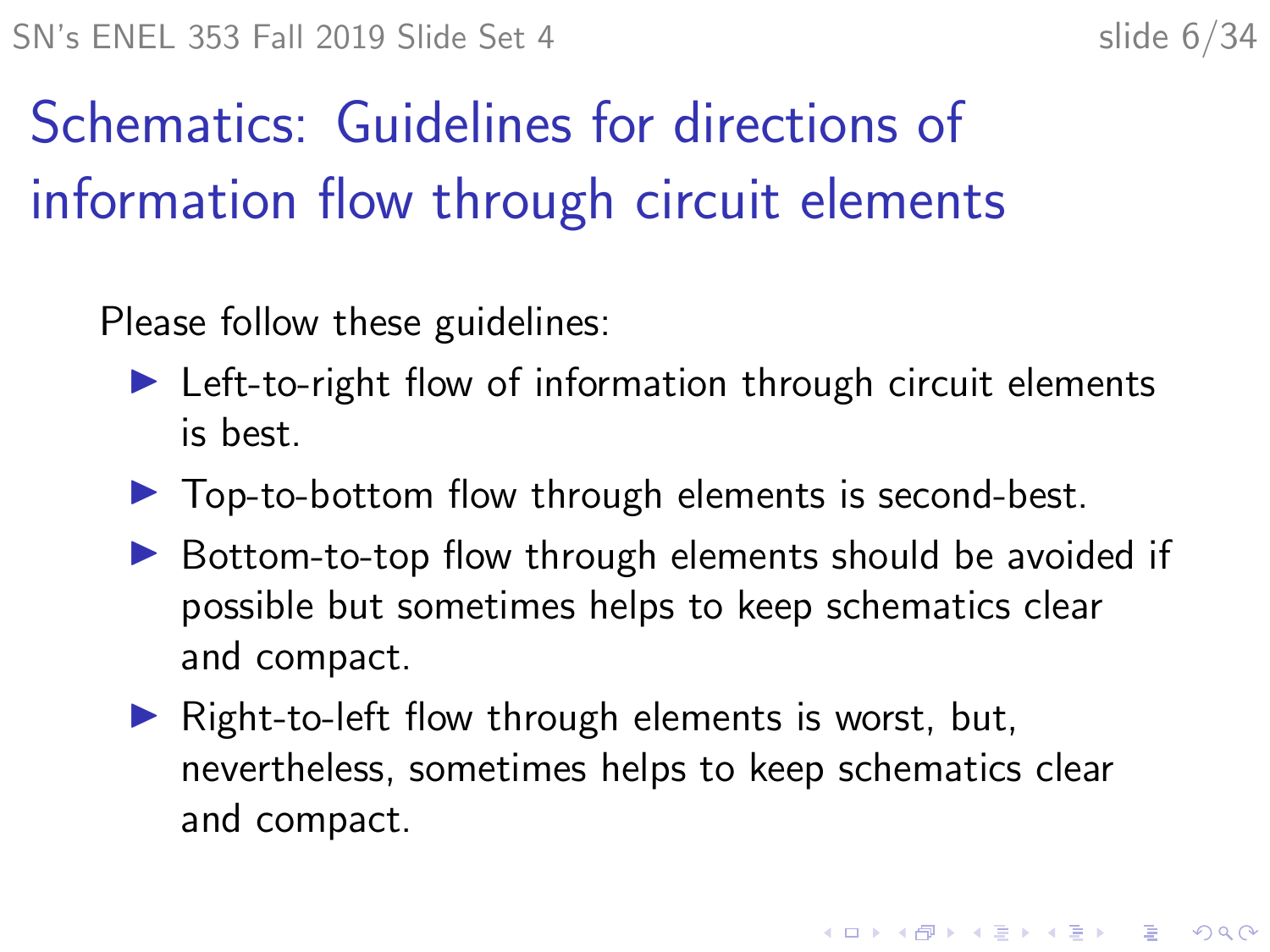K ロ ▶ K 레 ▶ K 코 ▶ K 코 ▶ 『코 │ ◆ 9 Q Q ↓

What are examples of combinational circuits for which right-lo-left flow of information in schematics helps with clarity?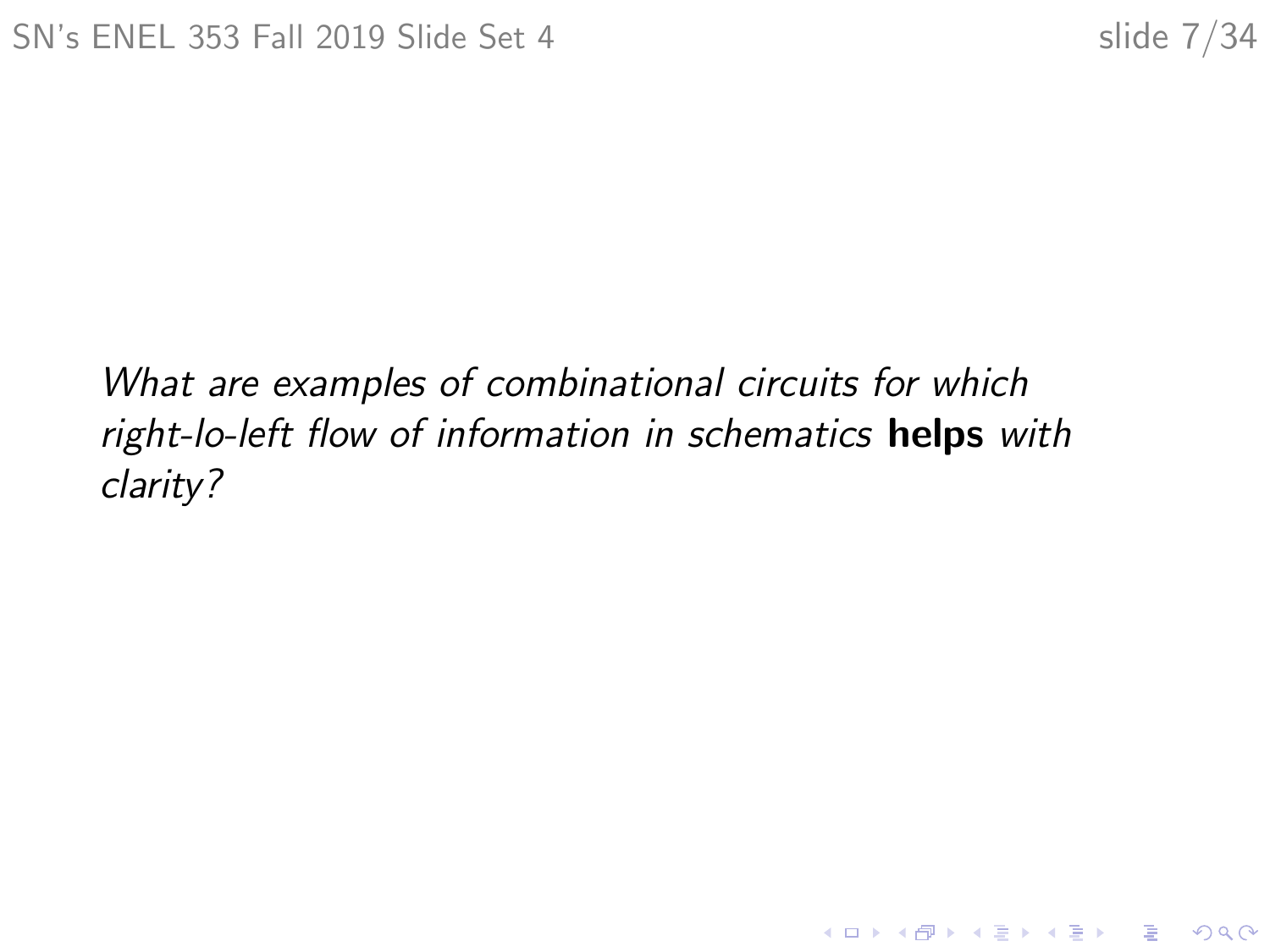# Example schematic, showing elements processing information left-to-right and top-to-bottom



Image is Figure 2.23 from Harris D. M. and Harris S. L., Digital Design and Computer Architecture, 2nd ed., C 2013, Elsevier, Inc.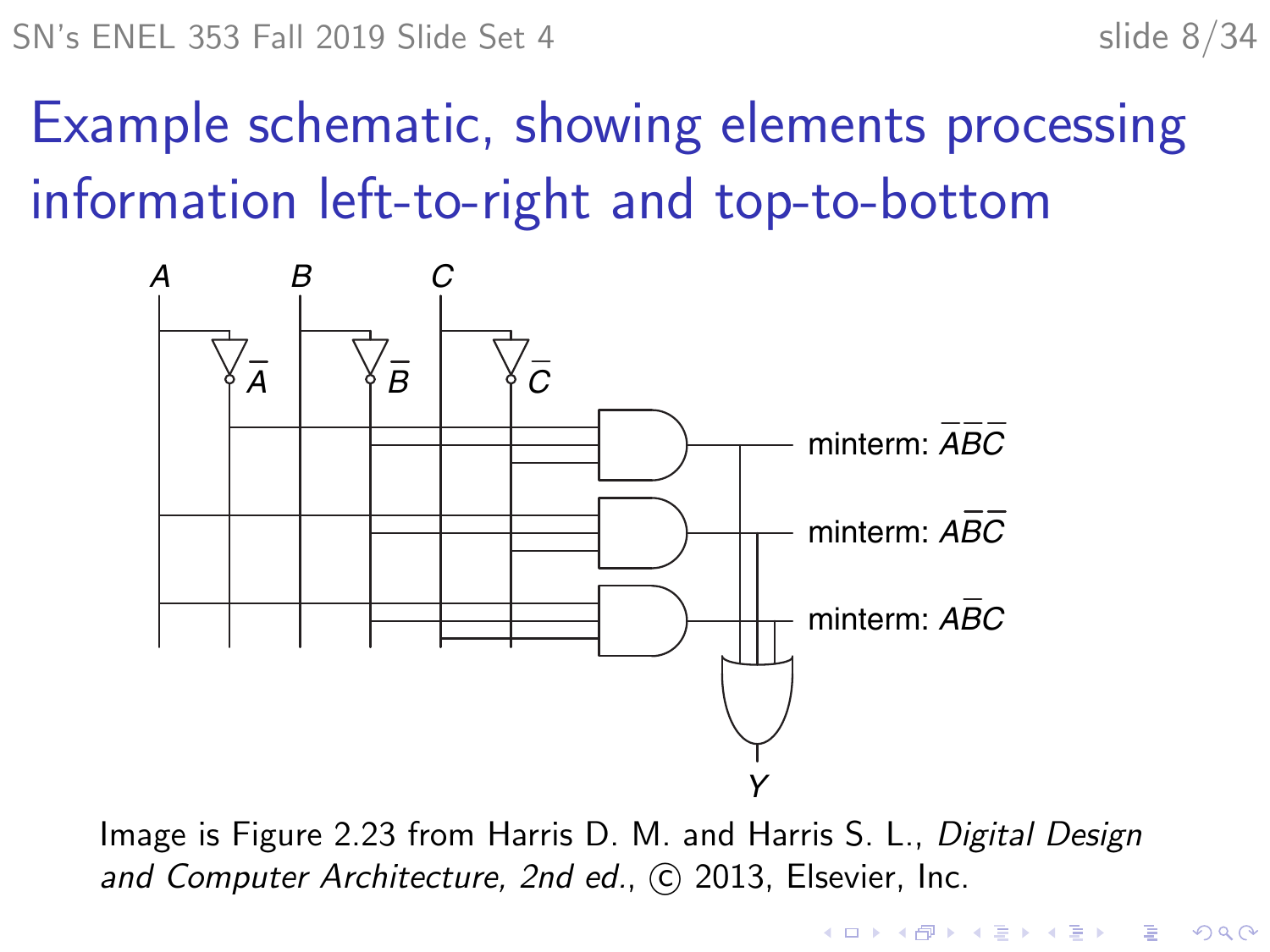**KORKARYKERKER POLO** 

# Schematics: More examples

Expressions in SOP or POS form lead to easy-to-determine implementations of function with NOT, AND and OR gates.

For the  $C_{OUT}$  function of a 1-bit full adder, let's draw schematics for

- $\blacktriangleright$  the canonical SOP expression;
- $\triangleright$  the simpler SOP expression done for Set 3, Slide 48.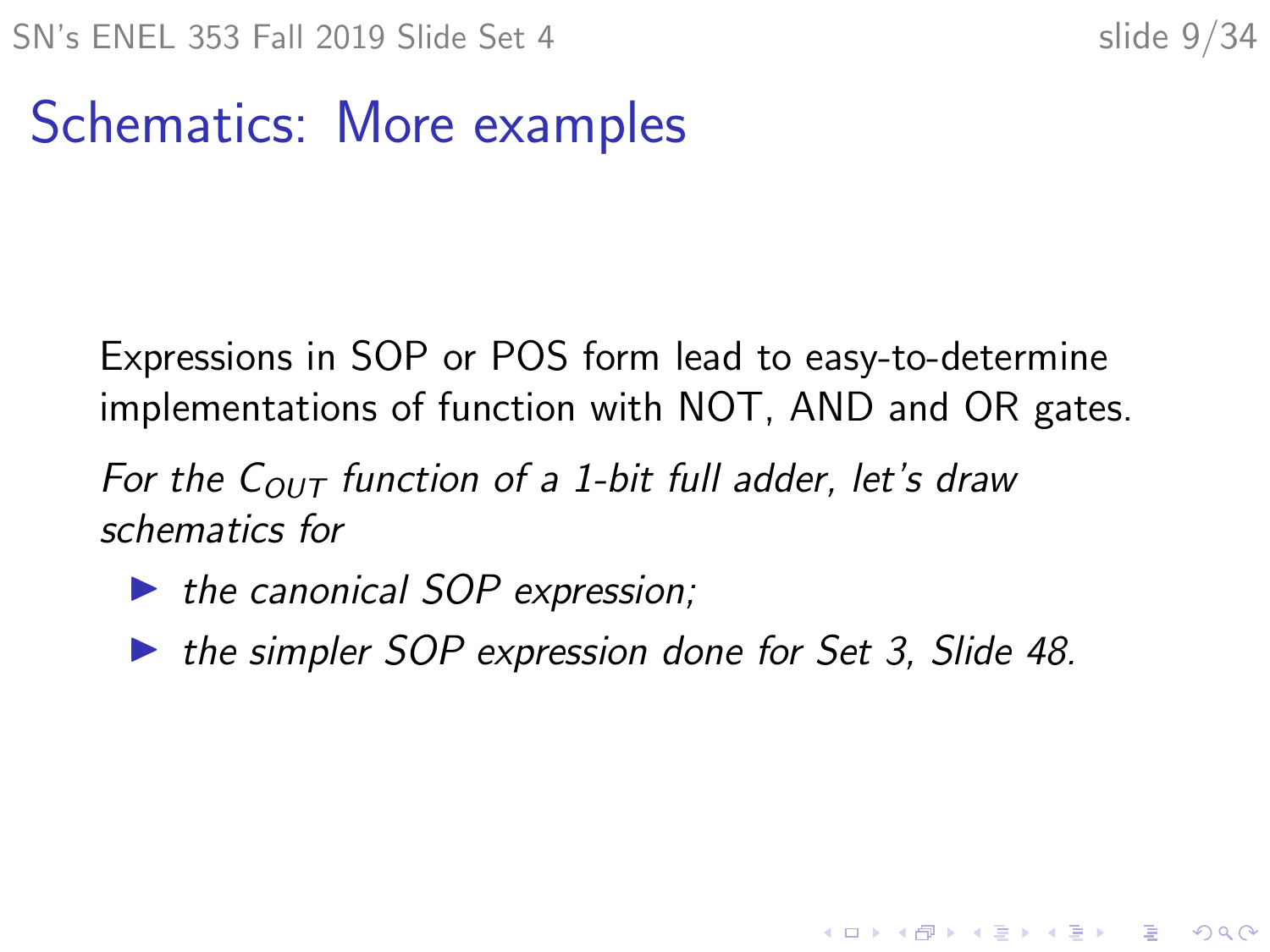## <span id="page-9-0"></span>Outline of Slide Set 4

**[Schematics](#page-2-0)** 

[Minimal SOP expressions](#page-9-0)

[Two-level and multilevel combinational logic](#page-12-0)

[Bubble-pushing](#page-17-0)

[Illegal \(X\) and Floating \(Z\) Values in Logic Circuits](#page-22-0)

[Tristate buffers](#page-30-0)

K ロ ▶ K 個 ▶ K 할 ▶ K 할 ▶ 이 할 → 이익 @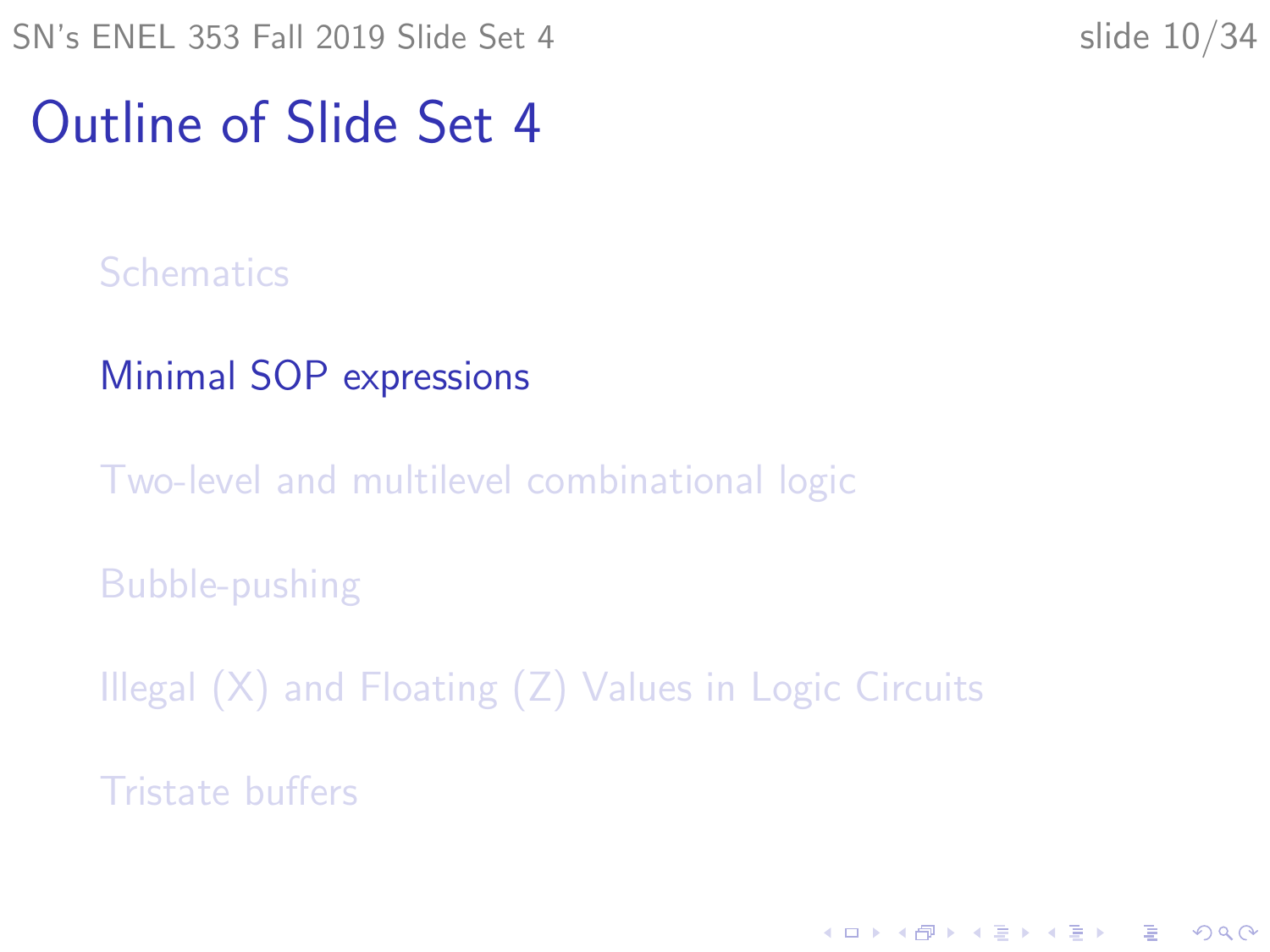#### Minimal SOP expressions

(This is a quick step back to textbook Section 2.3.5, to help with Problem Set 2.)

A minimal sum-of-products expression for a function, as you might guess, is in some sense a "simplest possible SOP expression" for that function.

Here is the precise definition:

- Among all possible SOP expressions for  $F$ , none have fewer products than a minimal SOP expression.
- $\blacktriangleright$  Among all the possible SOP expressions for F that have the same number of products as a minimal SOP expression, none use fewer literals.

Note that a literal counts each time that it is used, so, for example,  $AB + AC$  has four literals, not three.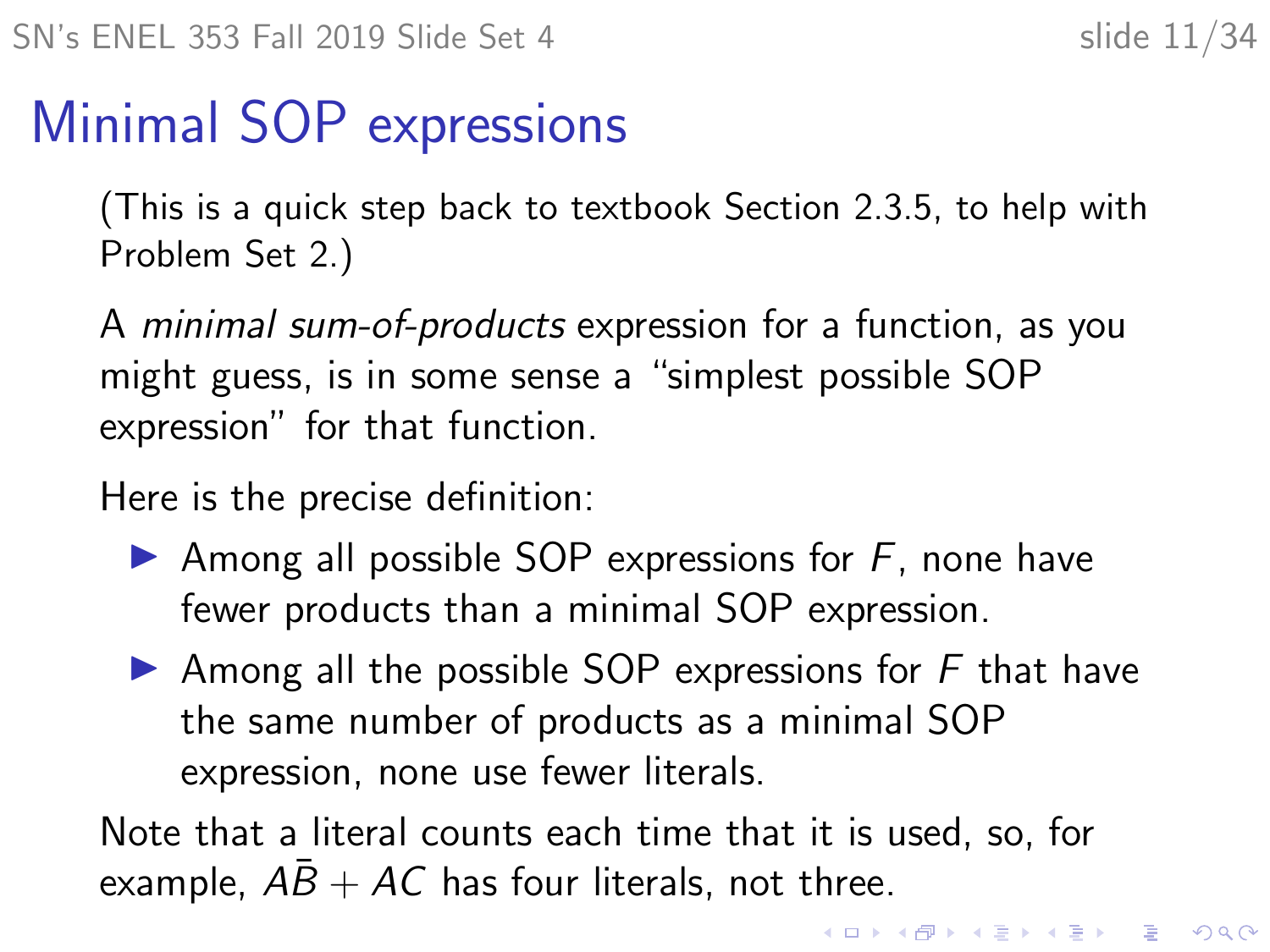## Minimal SOP expressions, continued

Here are three SOP expressions for a function:

<span id="page-11-2"></span><span id="page-11-1"></span><span id="page-11-0"></span>
$$
F = A\overline{B}\overline{C} + A\overline{B}C + ABC
$$
(1)  
=  $A\overline{B} + ABC$  (2)  
=  $A\overline{B} + AC$  (3)

Let's explain why [\(1\)](#page-11-0) and [\(2\)](#page-11-1) do not satisfy the definition of a minimal SOP expression for F.

It turns out to be true that  $(3)$  is minimal, but we don't have a way to **prove** that yet. We'll return to that issue when we get to Karnaugh maps.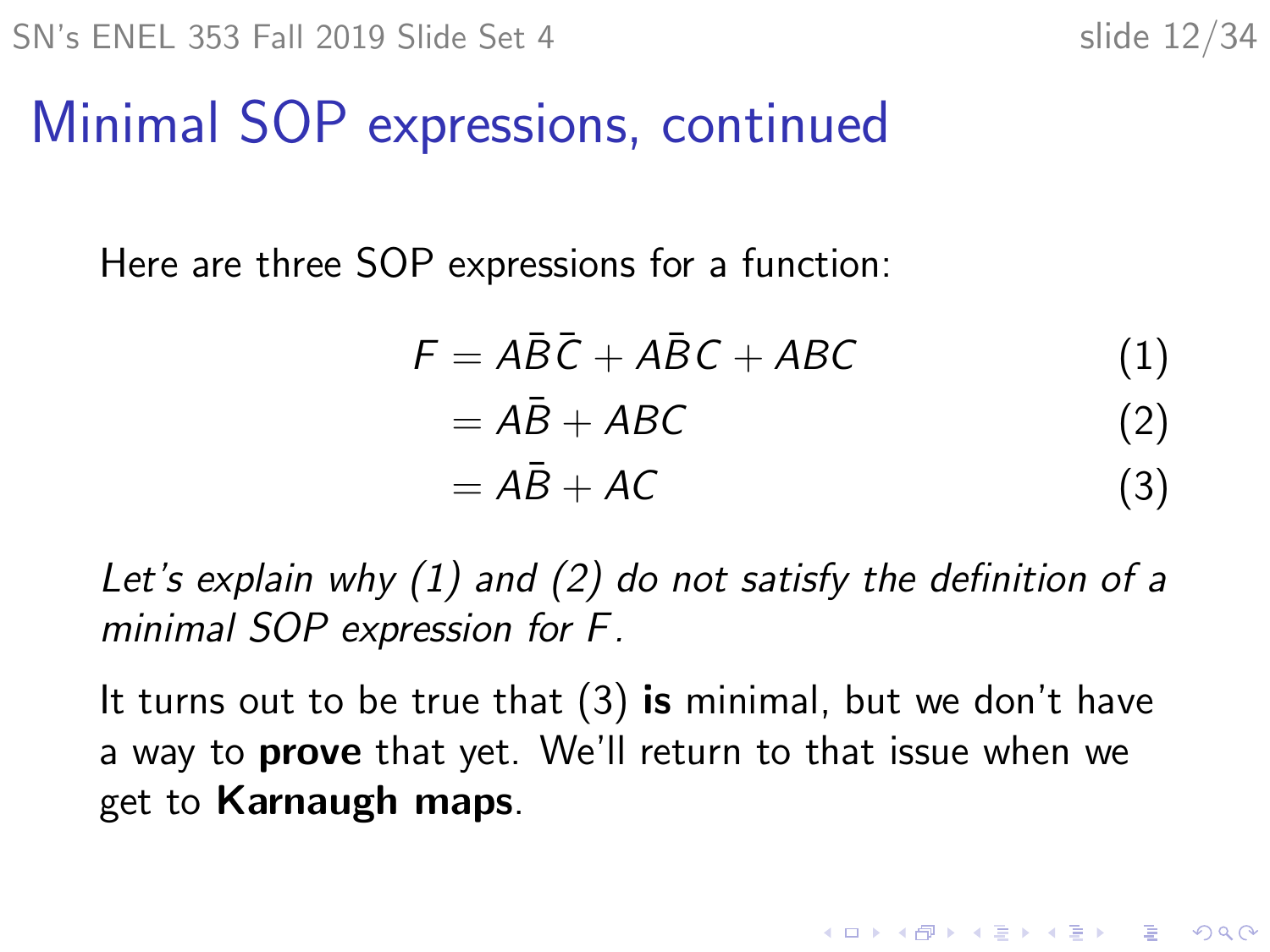## <span id="page-12-0"></span>Outline of Slide Set 4

**[Schematics](#page-2-0)** 

[Minimal SOP expressions](#page-9-0)

[Two-level and multilevel combinational logic](#page-12-0)

[Bubble-pushing](#page-17-0)

[Illegal \(X\) and Floating \(Z\) Values in Logic Circuits](#page-22-0)

[Tristate buffers](#page-30-0)

K ロ ▶ K 個 ▶ K 할 ▶ K 할 ▶ 이 할 → 9 Q Q →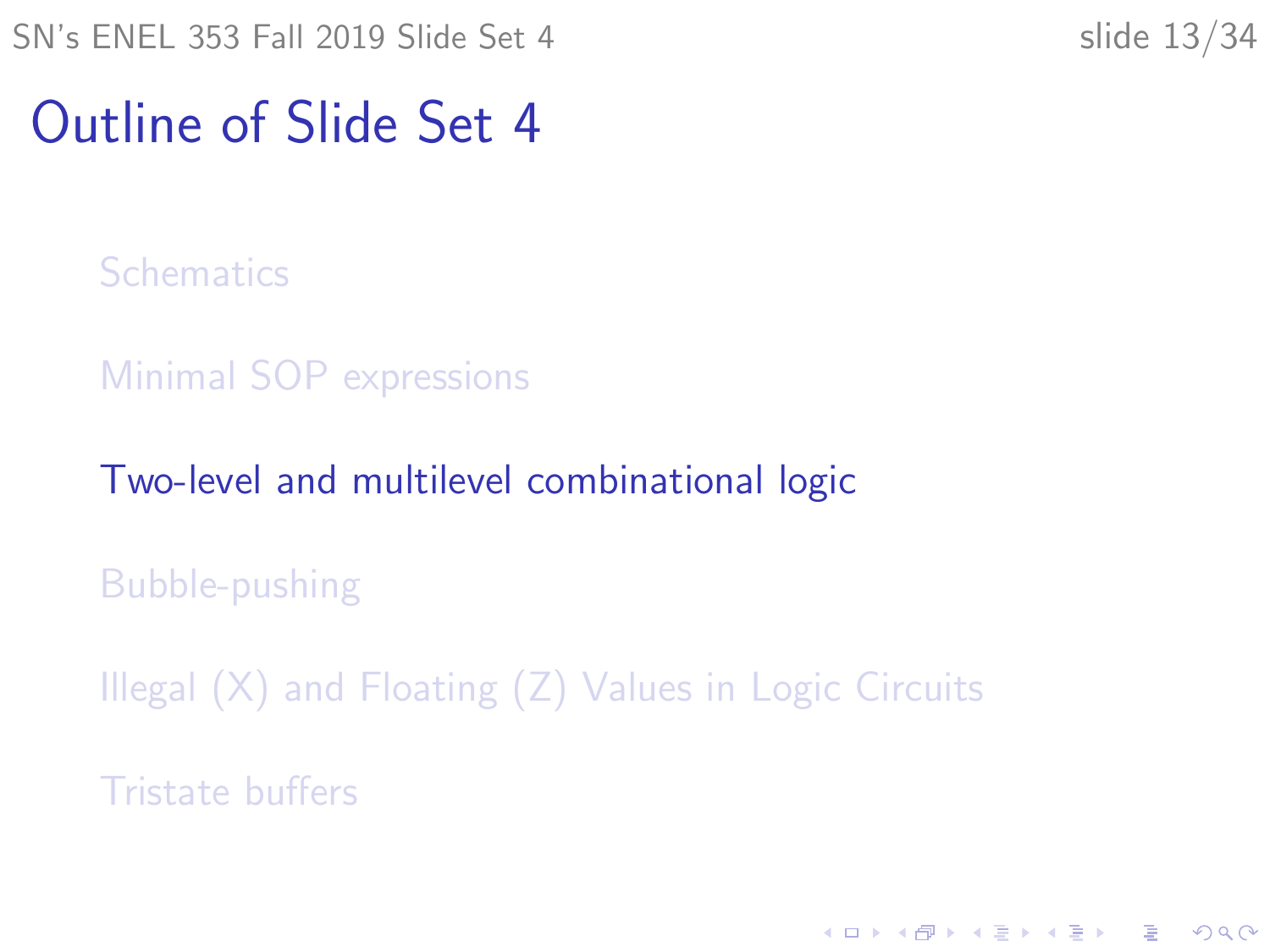#### Two-level combinational logic

Circuits designed to implement SOP expressions using AND gates and OR gates are called two-level logic.

(NOT gates needed to provide complements of input variables don't count as levels in this



 $\mathbf{E} = \mathbf{A} \oplus \mathbf{A} + \mathbf{A} \oplus \mathbf{A} + \mathbf{A} \oplus \mathbf{A} + \mathbf{A} \oplus \mathbf{A} + \mathbf{A} \oplus \mathbf{A} + \mathbf{A} \oplus \mathbf{A} + \mathbf{A} \oplus \mathbf{A} + \mathbf{A} \oplus \mathbf{A} + \mathbf{A} \oplus \mathbf{A} + \mathbf{A} \oplus \mathbf{A} + \mathbf{A} \oplus \mathbf{A} + \mathbf{A} \oplus \mathbf{A} + \mathbf{A} \oplus \mathbf{A} + \mathbf{A$ 

 $2990$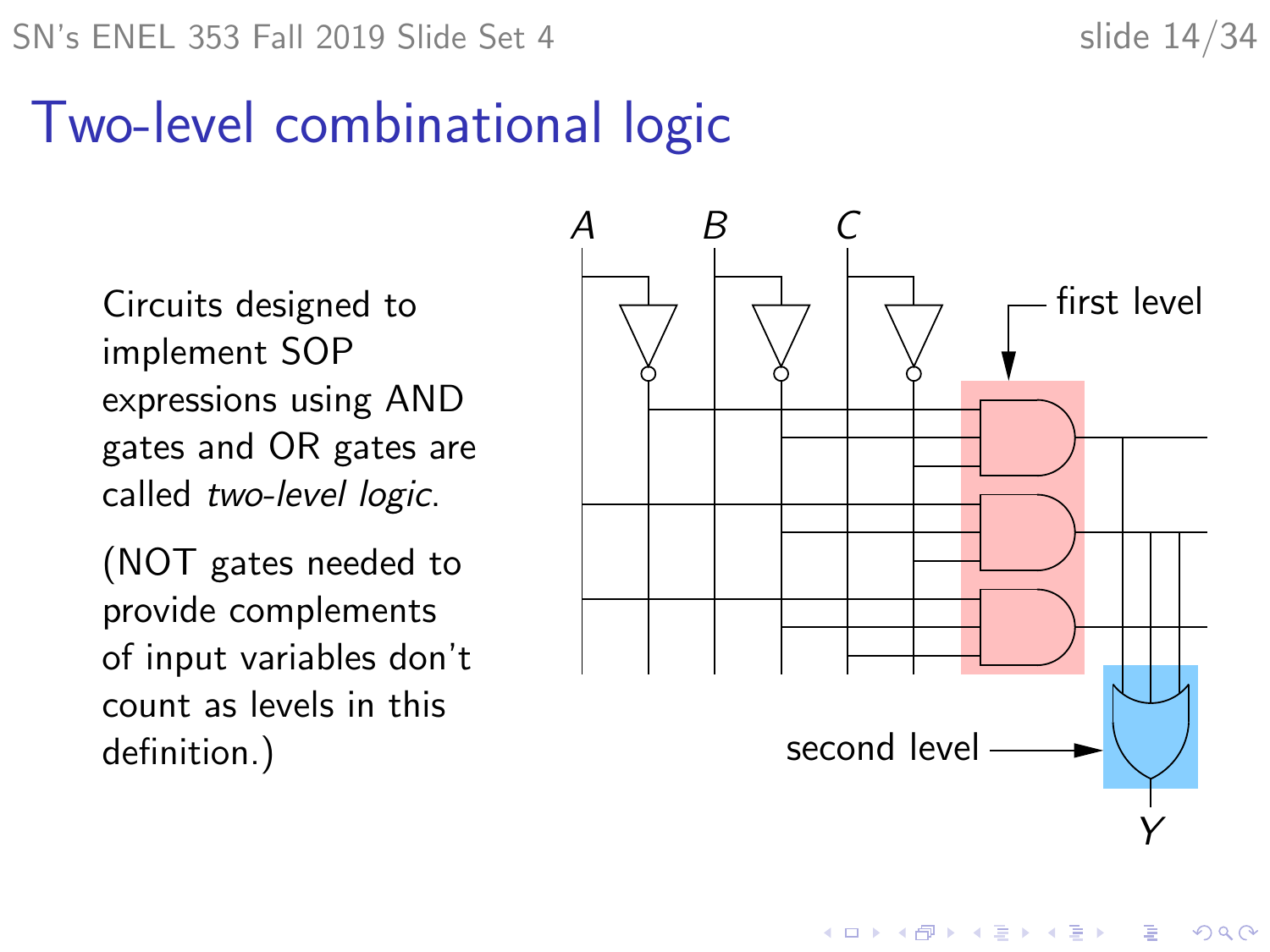# Multilevel combinational logic

Two-level SOP-based designs often work well, but if they do not, designs with three or more levels of gates may be better choices.

Textbook Section 2.5.1 give examples of cases where non-SOP designs work much better than two-level SOP-based designs.

Textbook Section 2.5.2 describes a technique called "bubble pushing" that can be very helpful in understanding multilevel designs that use NAND and NOR gates.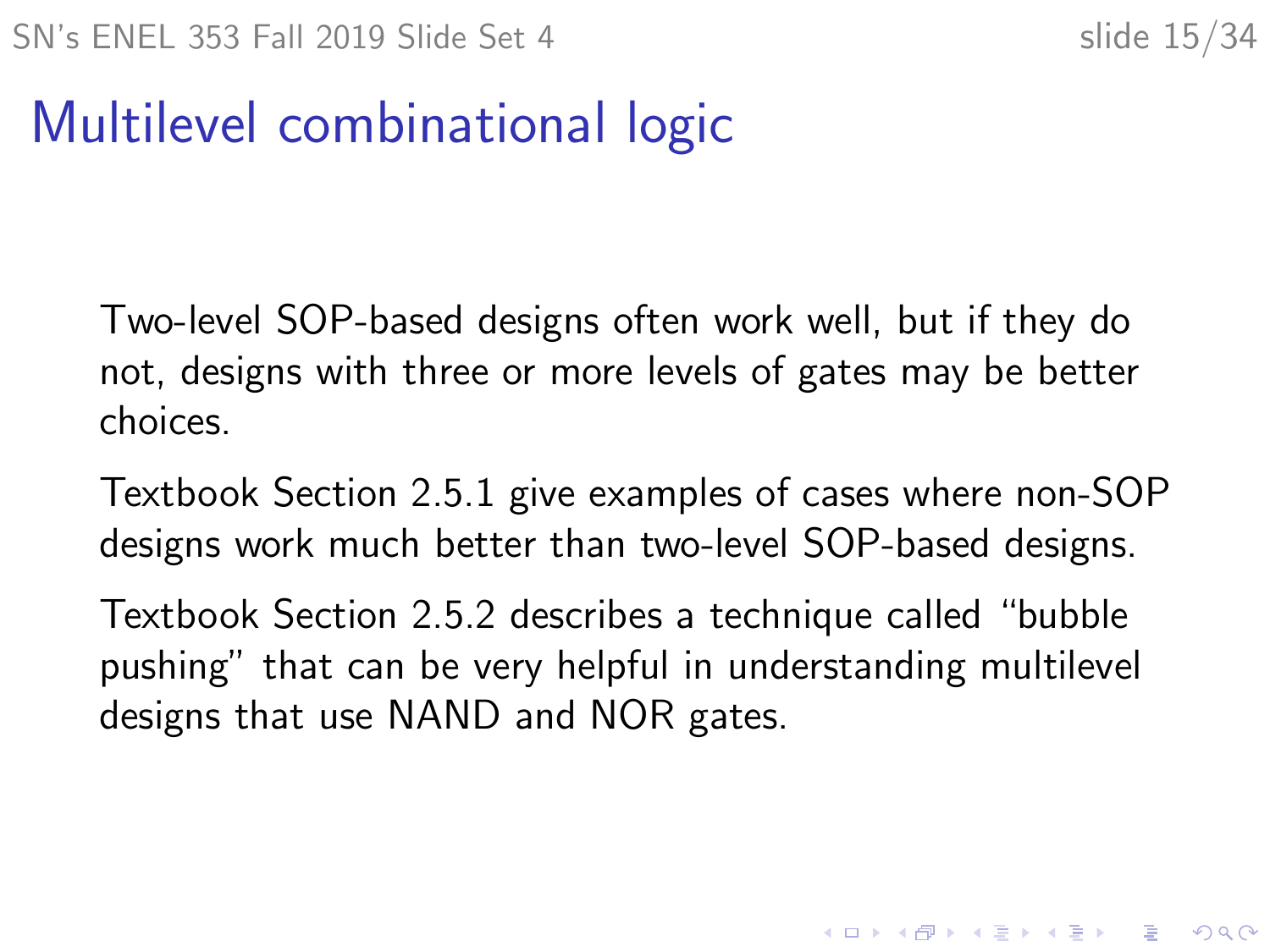#### Hardware reduction via multilevel design

Textbook reference: Section 2.5.1.

Definition of N-input XOR:

 $XOR(A_1, A_2, \ldots, A_N) = \begin{cases} 1 & \text{if the number of 1 inputs is odd} \\ 0 & \text{if the number of 1 inputs is even} \end{cases}$ 0 if the number of 1 inputs is even

Page 70 in the textbook shows that the 3-input XOR (which happens to be the sum function of a 1-bit full adder) requires four 3-input AND gates and a 4-input OR gate to implement the minimal SOP expression.

The textbook goes on to show that 3-input XOR can be implemented using only two 2-input XOR gates—a significant improvement over the SOP-based circuit.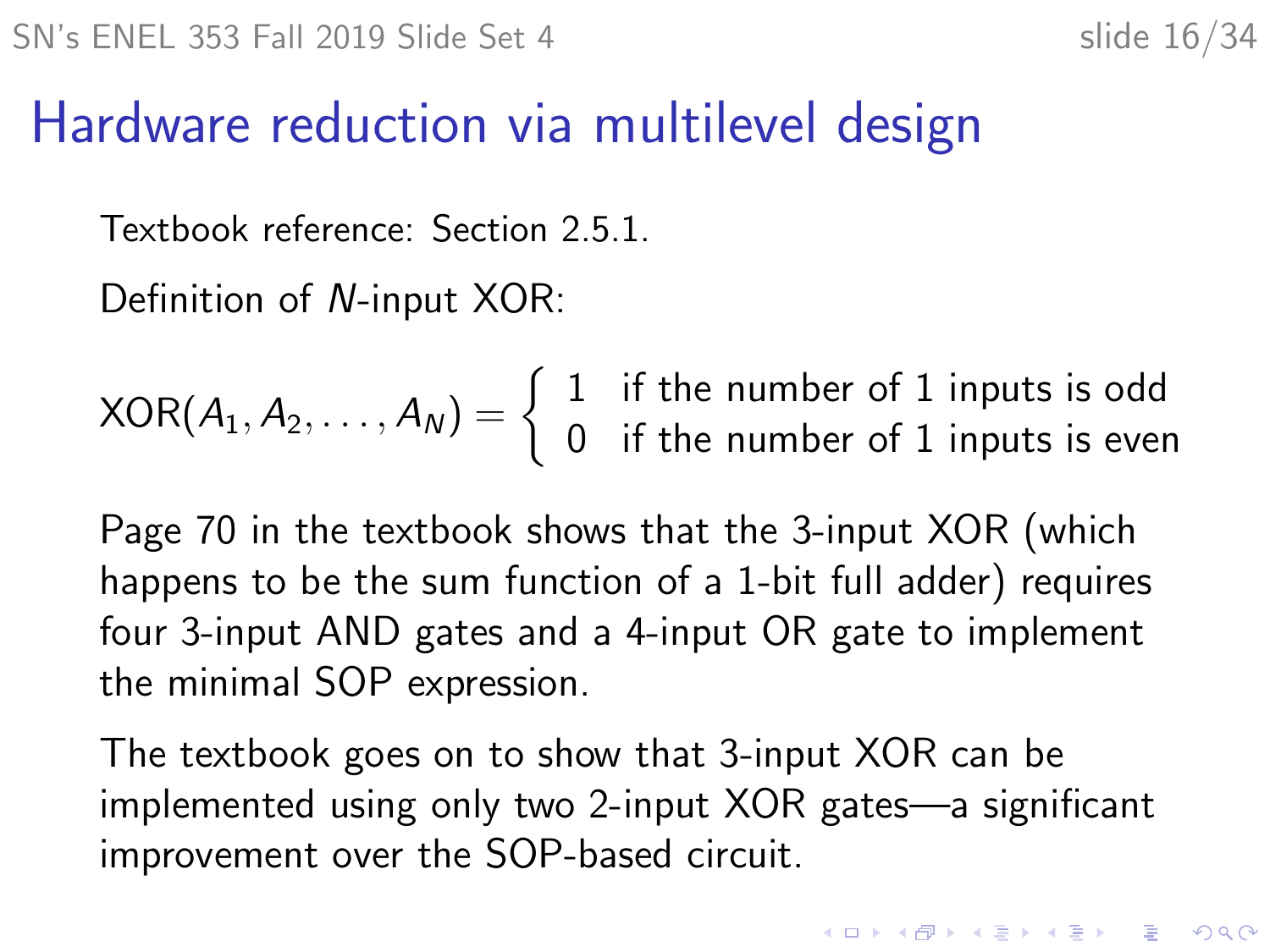# Hardware reduction via multilevel design, continued

Textbook reference: Section 2.5.1.

Continuing to follow the textbook presentation, consider the problem of implementing an 8-input XOR function. Below are two choices. (Of course there are other choices as well.)

Two-level, SOP-based:

- $\blacktriangleright$  128 8-input AND gates!
- $\triangleright$  One 128-input OR gate!

Three-level "tree" of seven 2-input XOR

gates:



 $2990$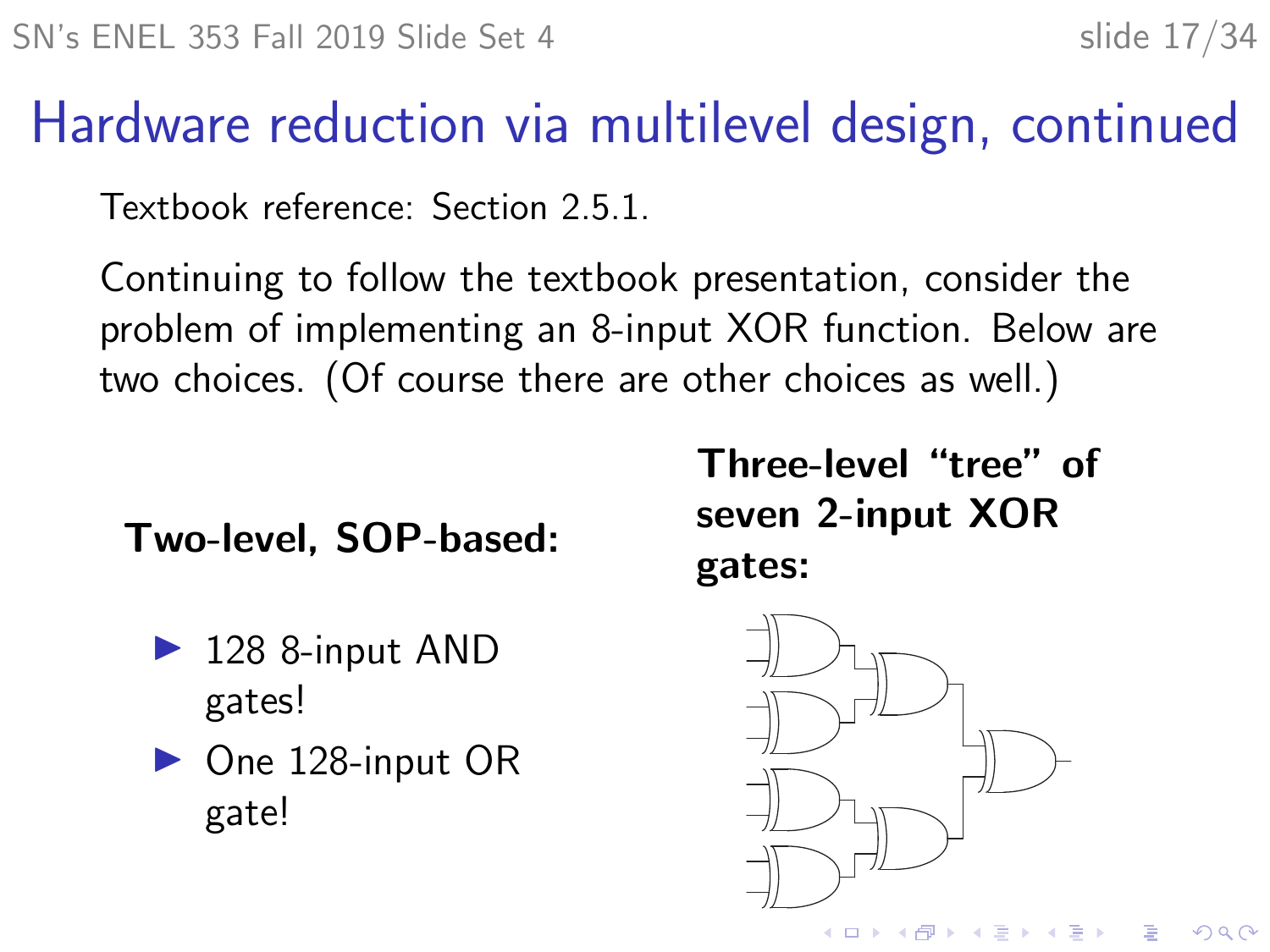## <span id="page-17-0"></span>Outline of Slide Set 4

**[Schematics](#page-2-0)** 

[Minimal SOP expressions](#page-9-0)

[Two-level and multilevel combinational logic](#page-12-0)

[Bubble-pushing](#page-17-0)

[Illegal \(X\) and Floating \(Z\) Values in Logic Circuits](#page-22-0)

[Tristate buffers](#page-30-0)

K ロ ▶ K 個 ▶ K 할 ▶ K 할 ▶ 이 할 → 이익 @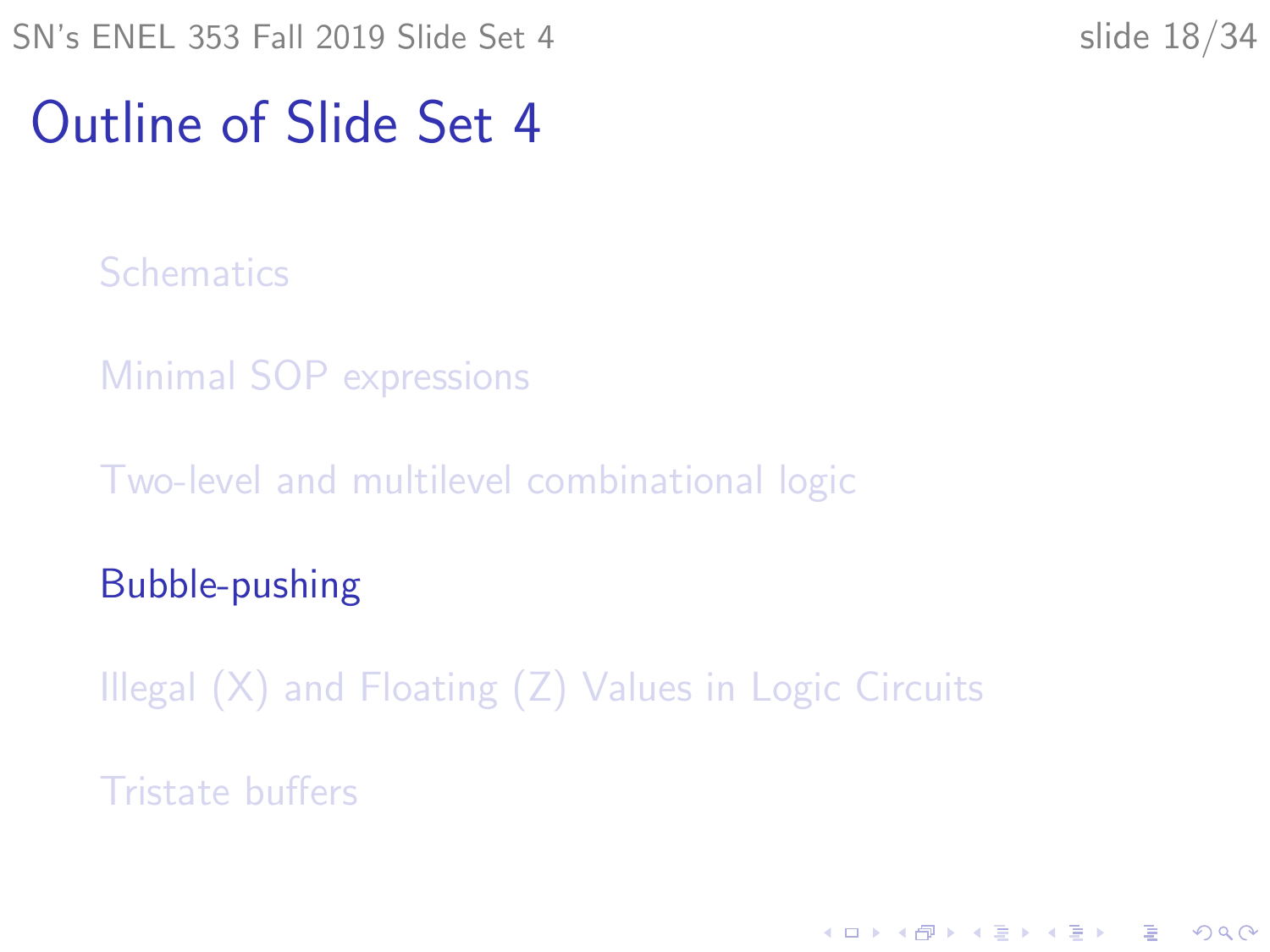# "Bubble-pushing" with NAND and NOR gates

Remember that De Morgan's Theorem says things such as  $\overline{ABC} = \overline{A} + \overline{B} + \overline{C}$  and  $\overline{A + B + C + D} = \overline{A}\overline{B}\overline{C}\overline{D}$ .

That results in alternate symbols for NAND and NOR gates, for example:



You can think of moving bubbles through gates and interchanging AND with OR as bubble pushing. Bubble pushing does not change the behaviour of a gate.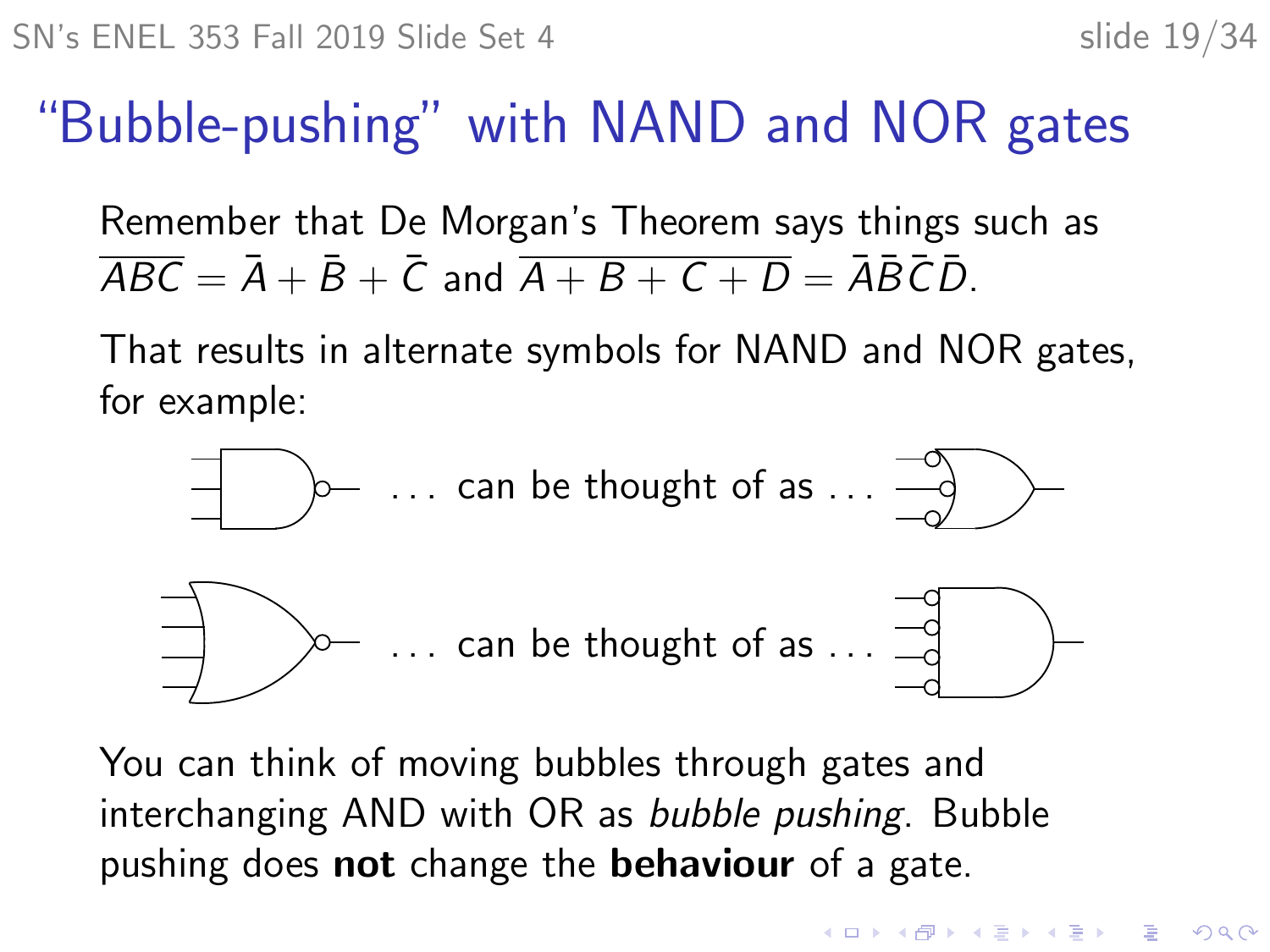4 0 > 4 4 + 4 = + 4 = + = + + 0 4 0 +

# Bubble pushing for analysis of circuits with NAND and NOR gates

Textbook reference: Section 2.5.2.

This is a procedure to allow interpretation of logic in terms of ORs and ANDs rather than NANDs and NORs . . .

- $\triangleright$  Start at the output and work towards the inputs.
- $\blacktriangleright$  If the gate that drives the overall output is NAND or NOR, push its bubble to its inputs.
- $\triangleright$  For all the other gates, push bubbles as necessary so that each internal wire has either no bubbles or cancelling bubbles at both ends.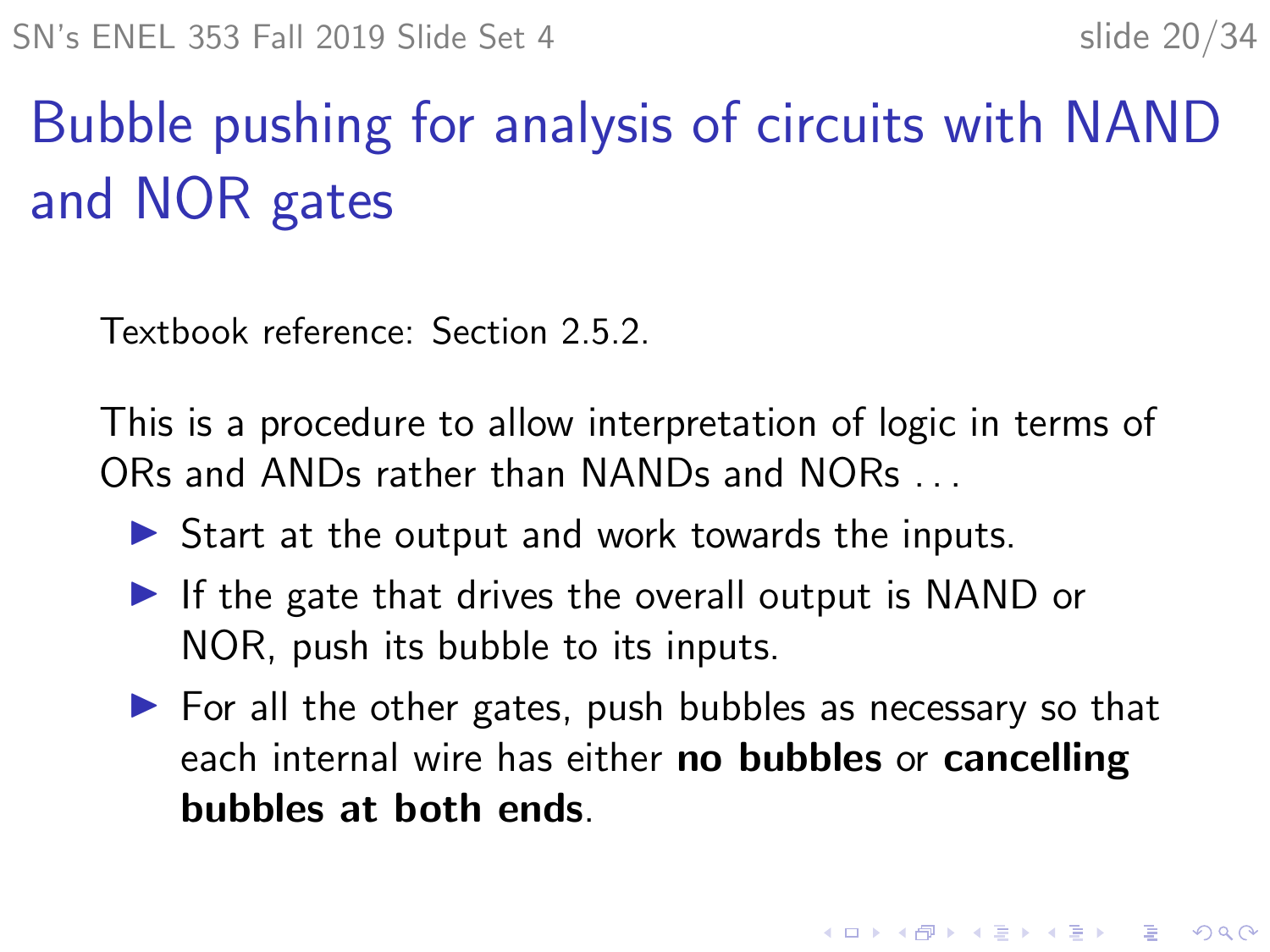**KORK EXTERNE PROVIDE** 

# Bubble pushing for analysis of circuits with NAND and NOR gates—example



Let's use bubble pushing to express Y in terms of AND and OR operations, perhaps with NOT applied to some of the inputs.

There is a similar example starting near the bottom of page 71 in the textbook.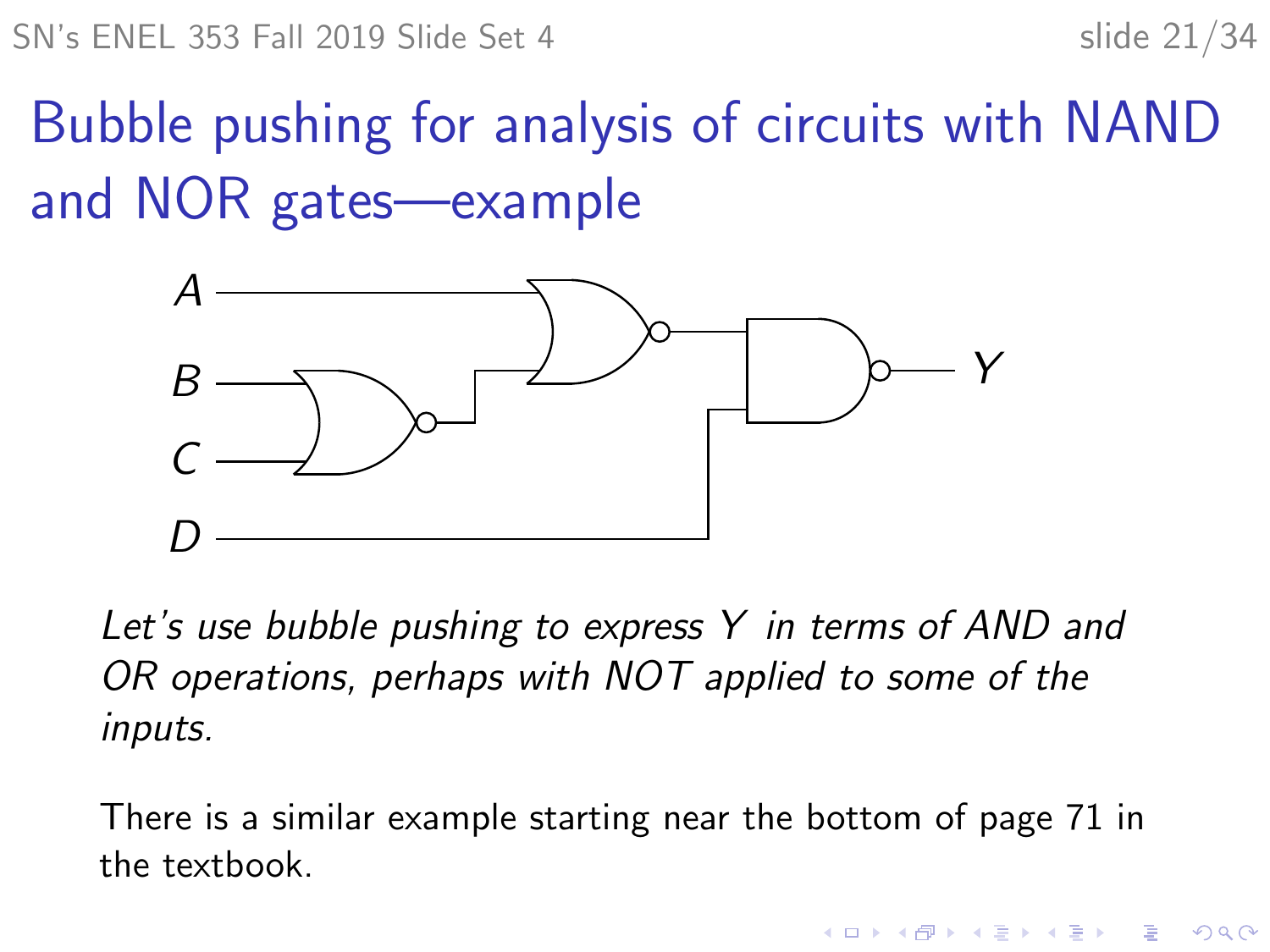**KORK EXTERNE PROVIDE** 

## Bubble pushing with AND and OR gates

If a schematic shows a mix of NAND, NOR, AND and/or OR gates, it may be useful to do bubble-pushing on an AND gate or an OR gate.

Let's show example transformations for 2-input AND and 3-input OR gates.

Let's use one of those transformations to get an expression for Y using only literals, AND, and OR . . .

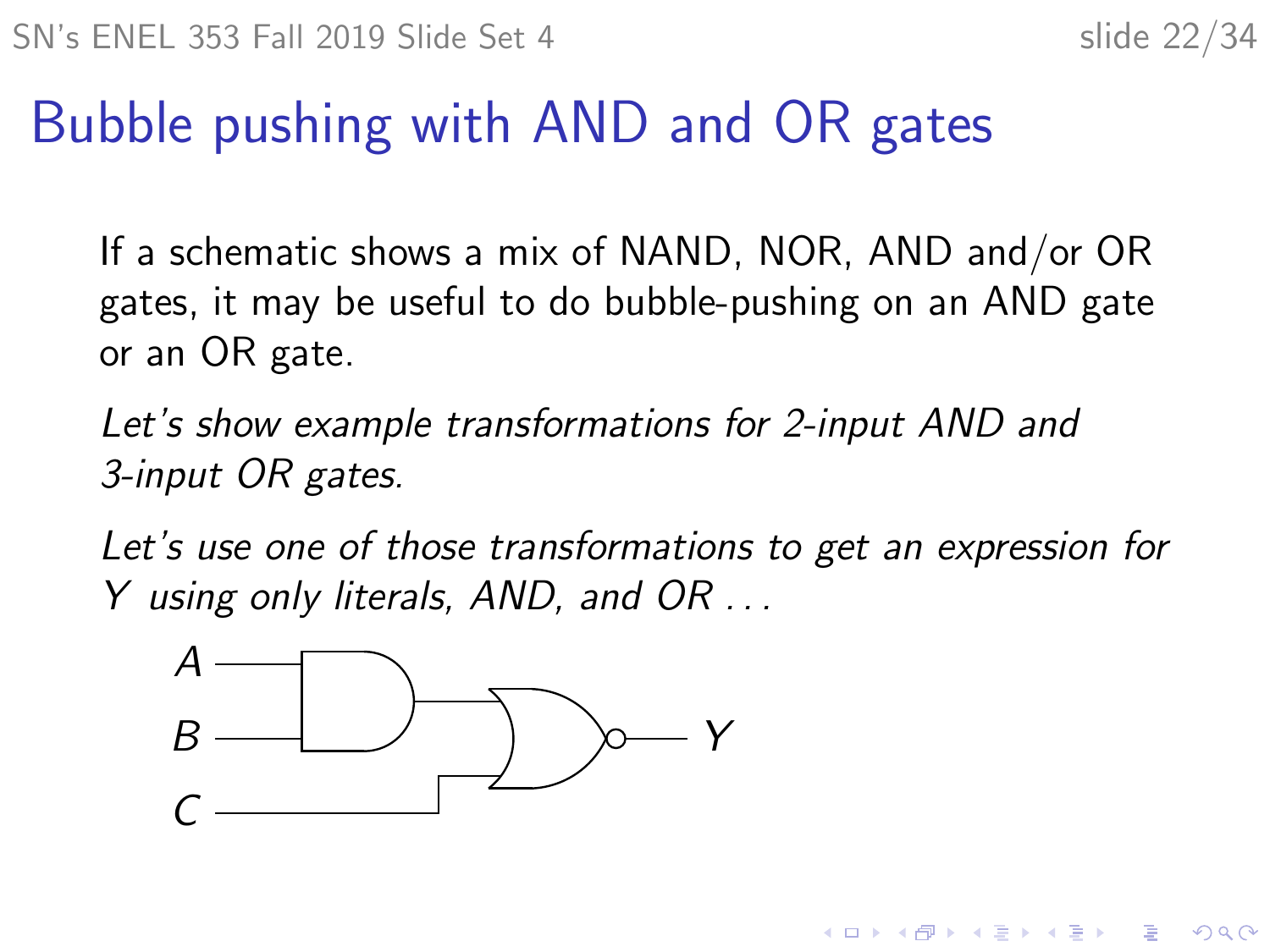## <span id="page-22-0"></span>Outline of Slide Set 4

**[Schematics](#page-2-0)** 

[Minimal SOP expressions](#page-9-0)

[Two-level and multilevel combinational logic](#page-12-0)

[Bubble-pushing](#page-17-0)

[Illegal \(X\) and Floating \(Z\) Values in Logic Circuits](#page-22-0)

[Tristate buffers](#page-30-0)

K ロ ▶ K 個 ▶ K 할 ▶ K 할 ▶ 이 할 → 이익 @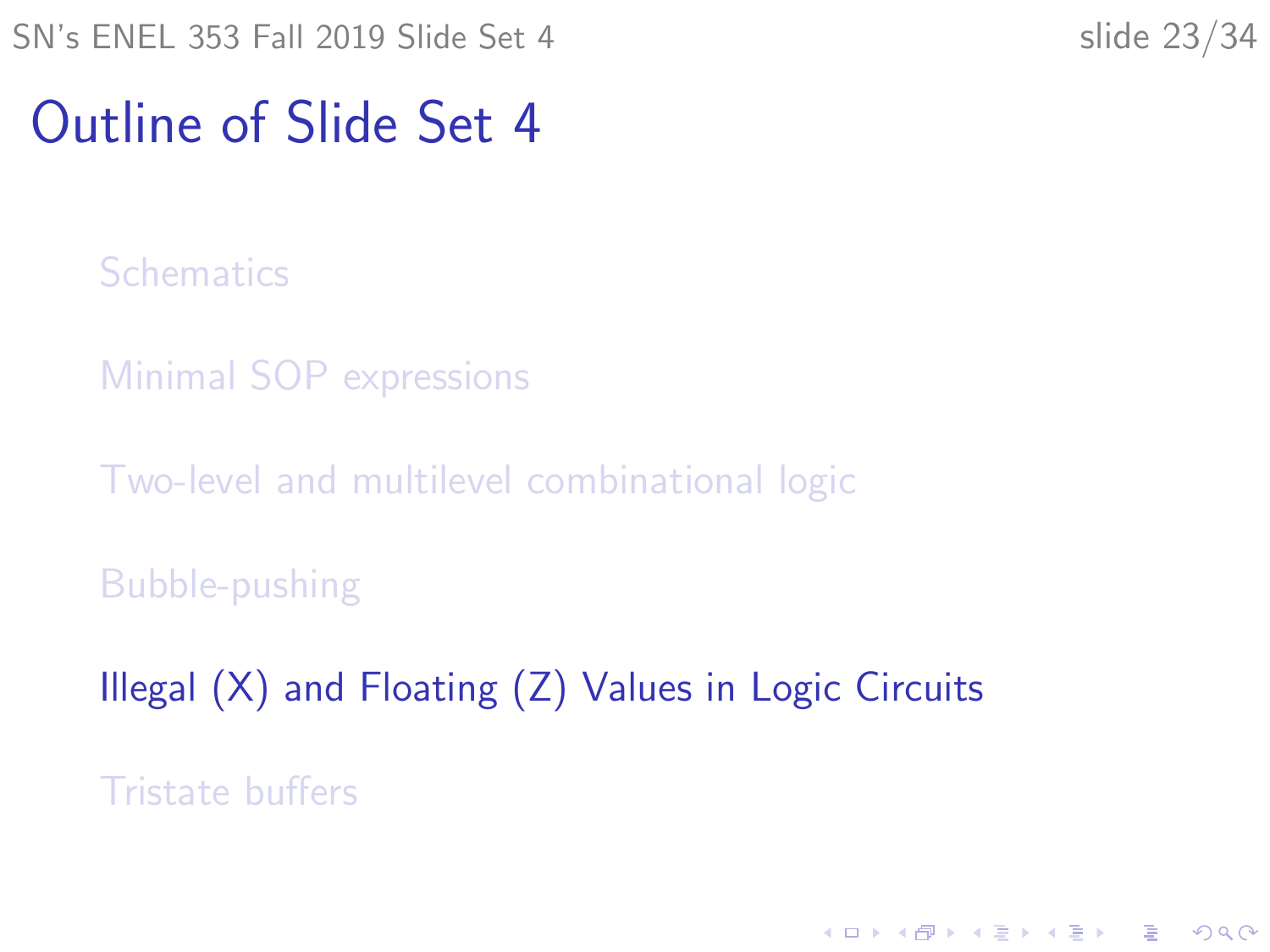# Illegal (X) and Floating (Z) Values in Logic Circuits

Textbook reference: Section 2.6.

In pure Boolean algebra, a variable can have only one of two values: 0 or 1.

However, in modeling logic circuits, it's sometimes useful to have a more complex model. This model says that a node in a circuit can have one of four values: 0, 1, X or Z.

Before getting into the details of what X and Z values mean, it's helpful to understand a very approximate model of how logic gates work ...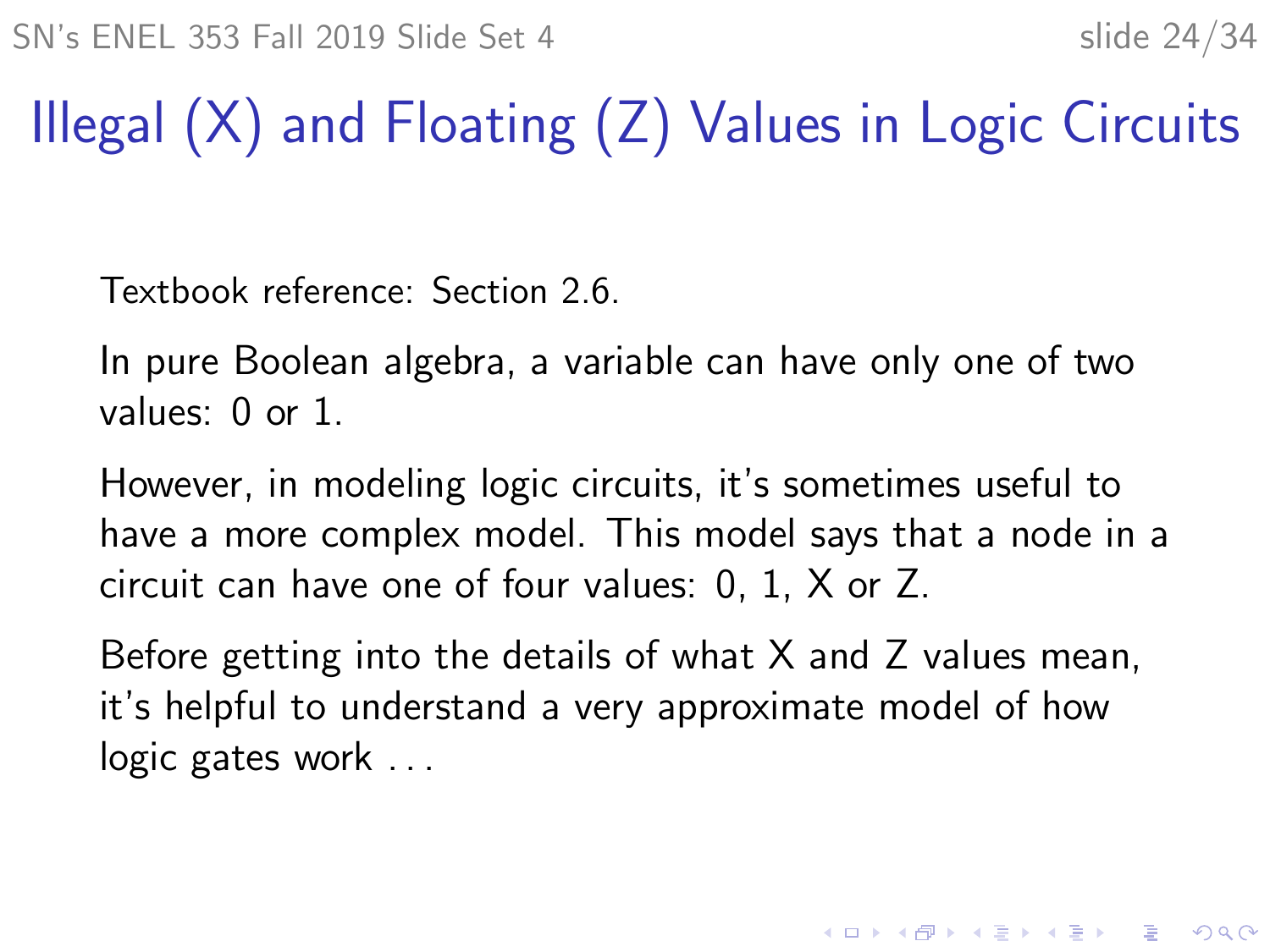## Basic structure of a CMOS logic gate

The pull-up and pull-down networks are collections of MOS transistors. (Details of MOS transistors are a major topic in courses later in the ENEL degree program.)



In normal operation one of the pull-up/pull-down networks is ON and the other one is OFF. Which network is ON and which is OFF depends on the bit pattern on the input wires.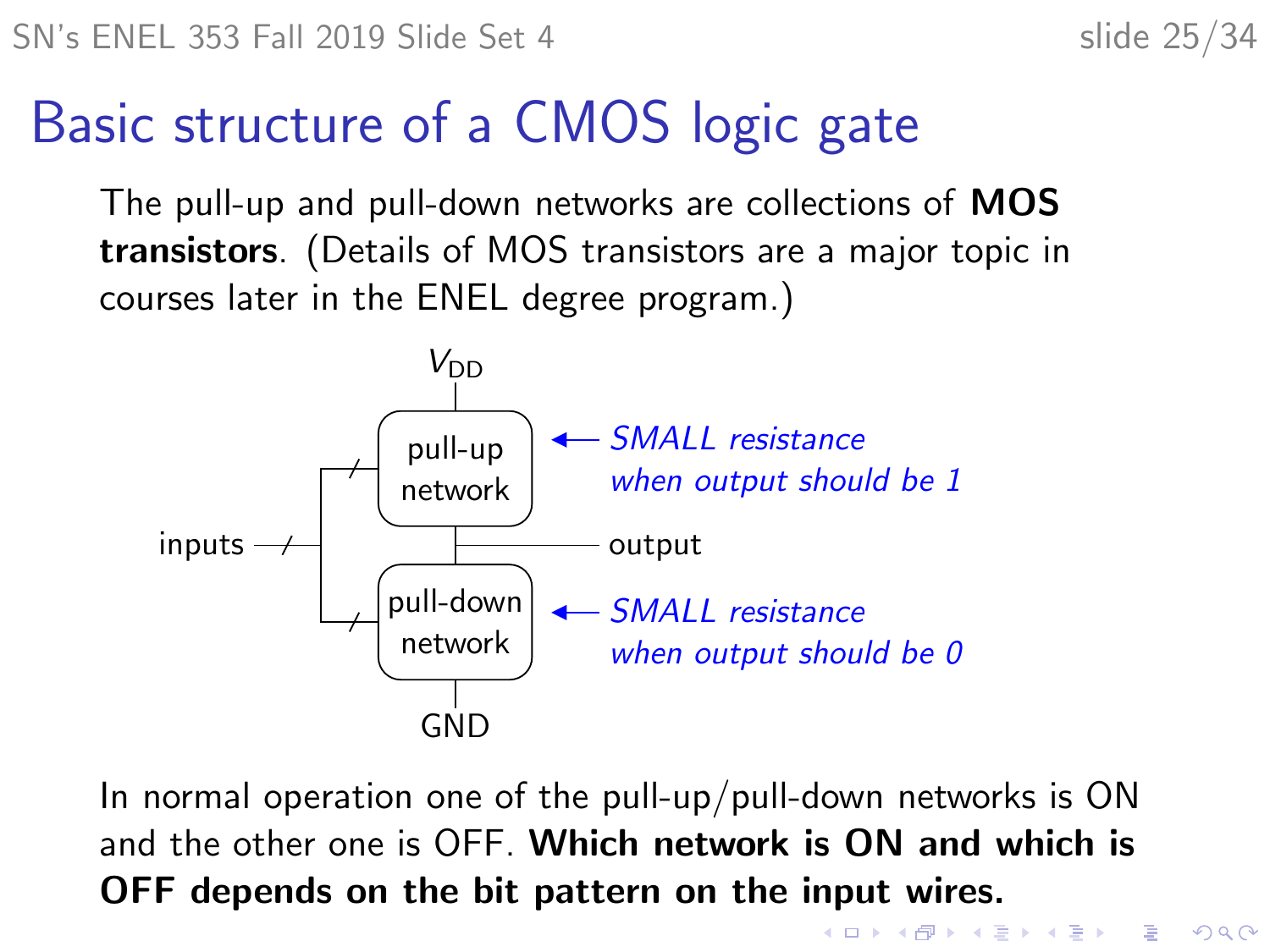**KORKARYKERKER POLO** 

# Simple model for a CMOS gate with LOW output

This should give you an idea why the voltage on the output is near  $0 \vee \ldots$ 



The actual behaviour of the transistors inside the pull-up and pull-down networks is more complicated than this model suggests!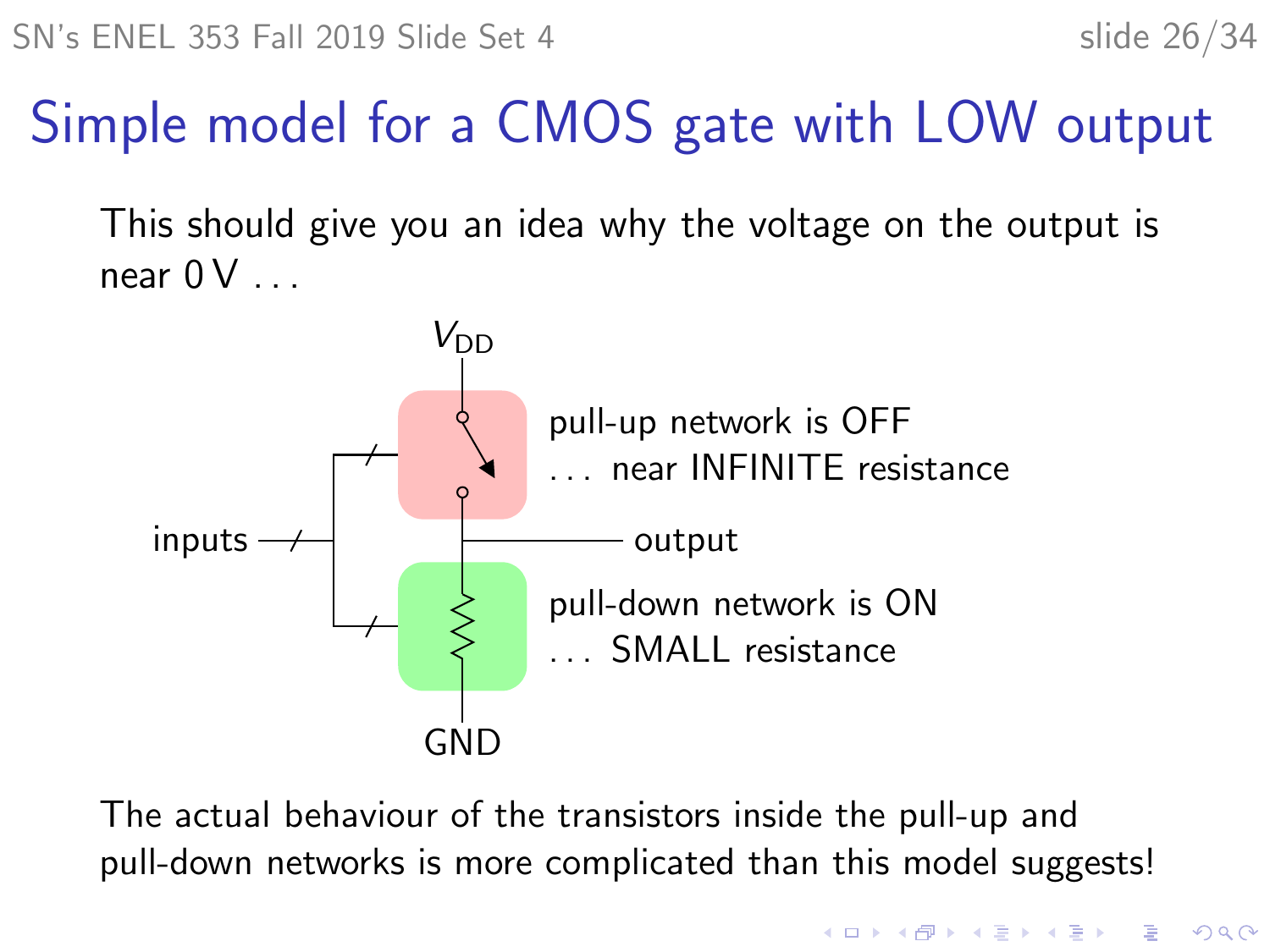**KORKARYKERKER POLO** 

# Simple model for a CMOS gate with HIGH output

This should give you an idea why the voltage on the output is near  $V_{\text{DD}}$  ...



Again, real circuit behaviour is not quite this simple.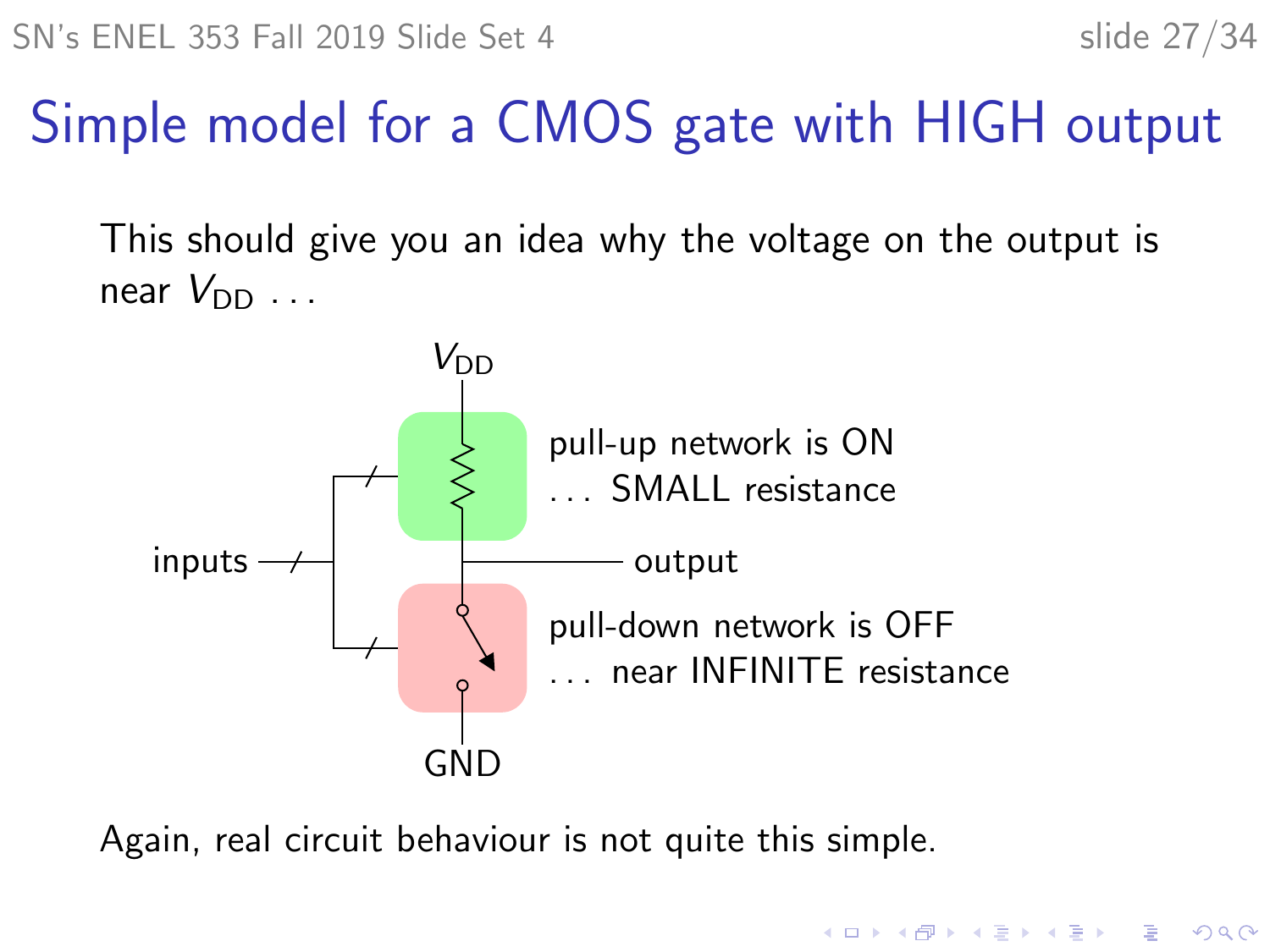$\mathbf{E} = \mathbf{A} \oplus \mathbf{B} + \mathbf{A} \oplus \mathbf{B} + \mathbf{A} \oplus \mathbf{B} + \mathbf{A} \oplus \mathbf{A}$ 

 $2990$ 

# What happens if two or more gate outputs are wired together?

Usually, this is a **bad thing** to do. Let's use our simple model for CMOS gates to understand what happens when Gate A is trying to output a 1 and Gate B is trying to output a 0 in this circuit . . .



Note: For some special kinds of gates, it is actually useful to wire gate outputs to each other.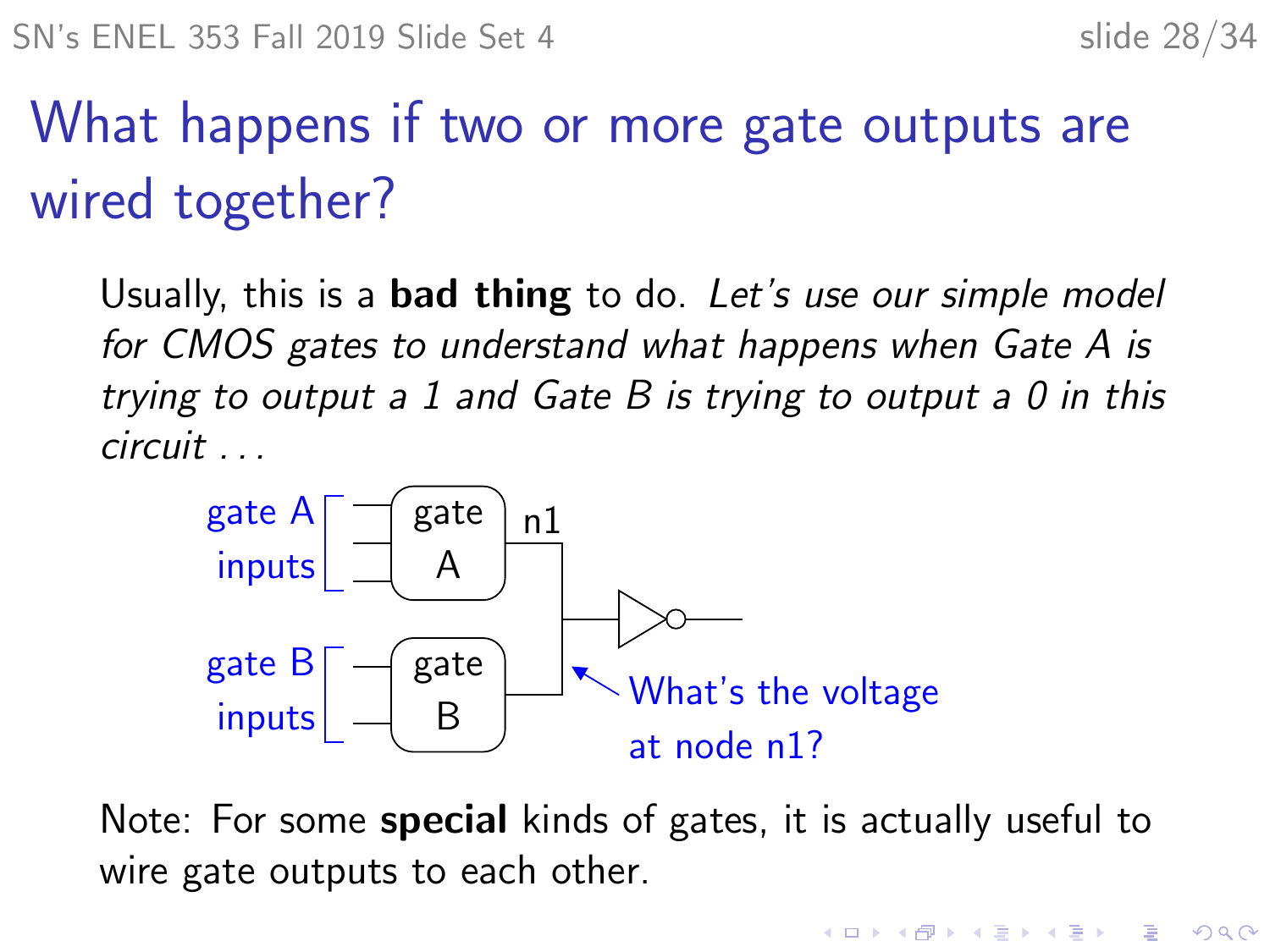#### Illegal value:  $X$  at a node rather than 0 or 1

The symbol X is used to indicate that a node has an **illegal** or unknown value.

Complex digital designs written in hardware description languages like VHDL or SystemVerilog can be tested for correctness using logic simulator software.

A logic simulator would use X to represent the gate  $A/g$ ate B output for the situation in the previous slide.

An X value for a node in a simulation result could also indicate one of many other kinds of defect in the circuit being simulated.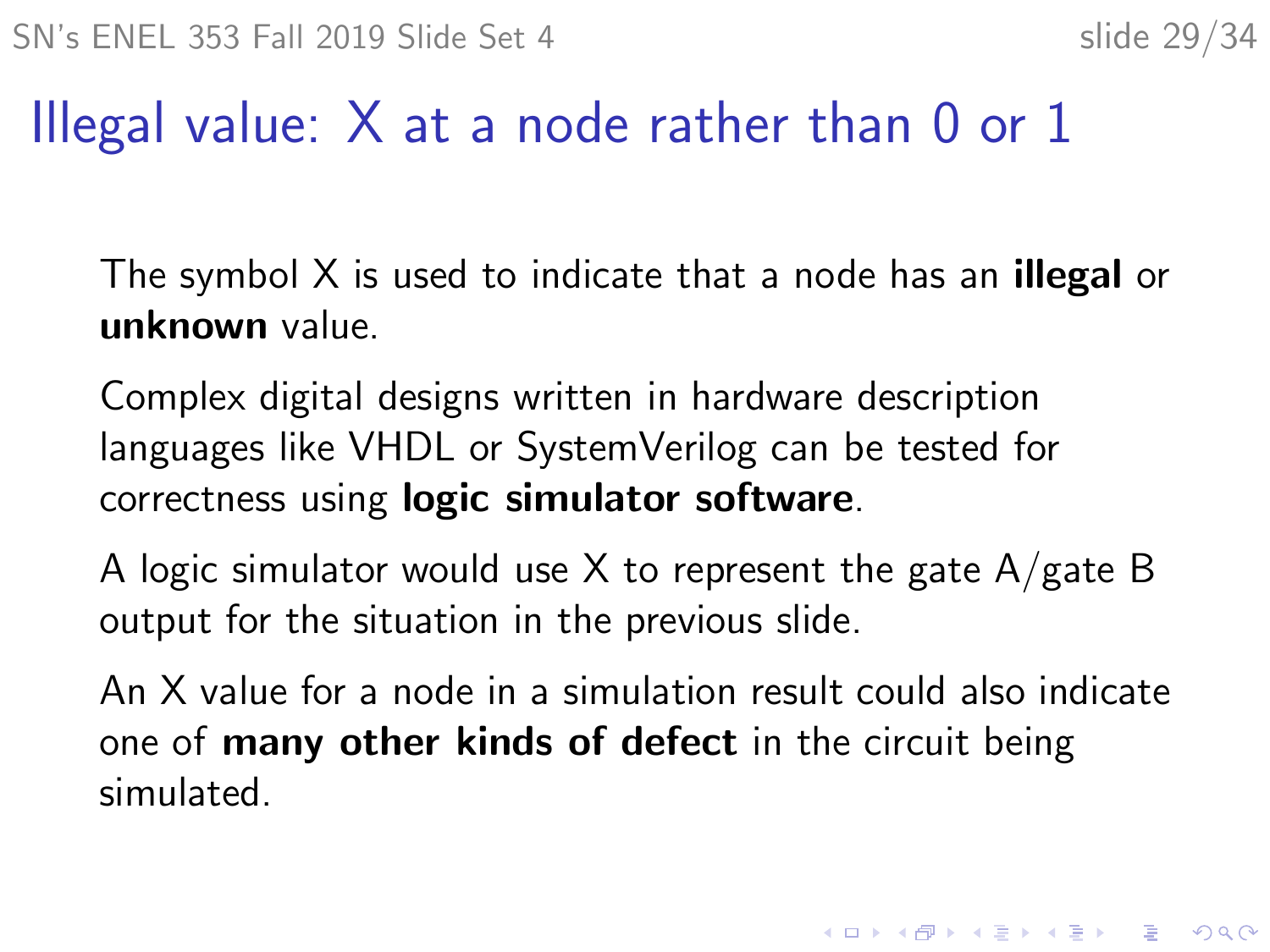# Warning: There's another meaning for X in digital logic

We'll soon see that X is also used to indicate a **don't care** value in some truth tables and Karnaugh maps. X for don't care **does not mean the same thing** as  $X$  for illegal/unknown value.

It's unfortunate that X has two different meanings.

X for illegal/unknown value is used as a possible state of a node in a specific **circuit design**.

We'll soon discover that X for don't-care shows up in some truth tables and Karnaugh maps corresponding to those truth tables.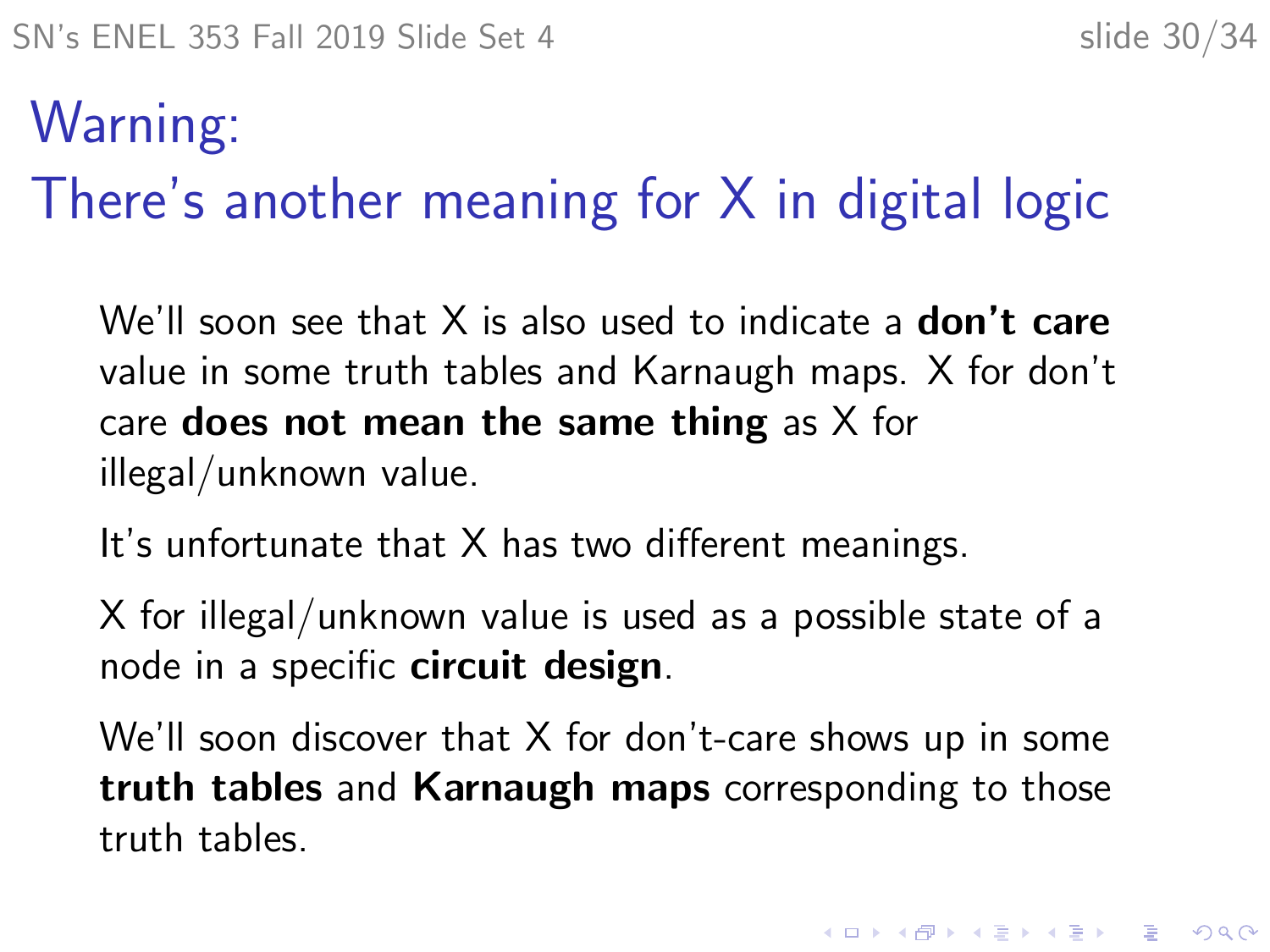## <span id="page-30-0"></span>Outline of Slide Set 4

**[Schematics](#page-2-0)** 

[Minimal SOP expressions](#page-9-0)

[Two-level and multilevel combinational logic](#page-12-0)

[Bubble-pushing](#page-17-0)

[Illegal \(X\) and Floating \(Z\) Values in Logic Circuits](#page-22-0)

[Tristate buffers](#page-30-0)

K ロ ▶ K 個 ▶ K 할 ▶ K 할 ▶ 이 할 → 이익 @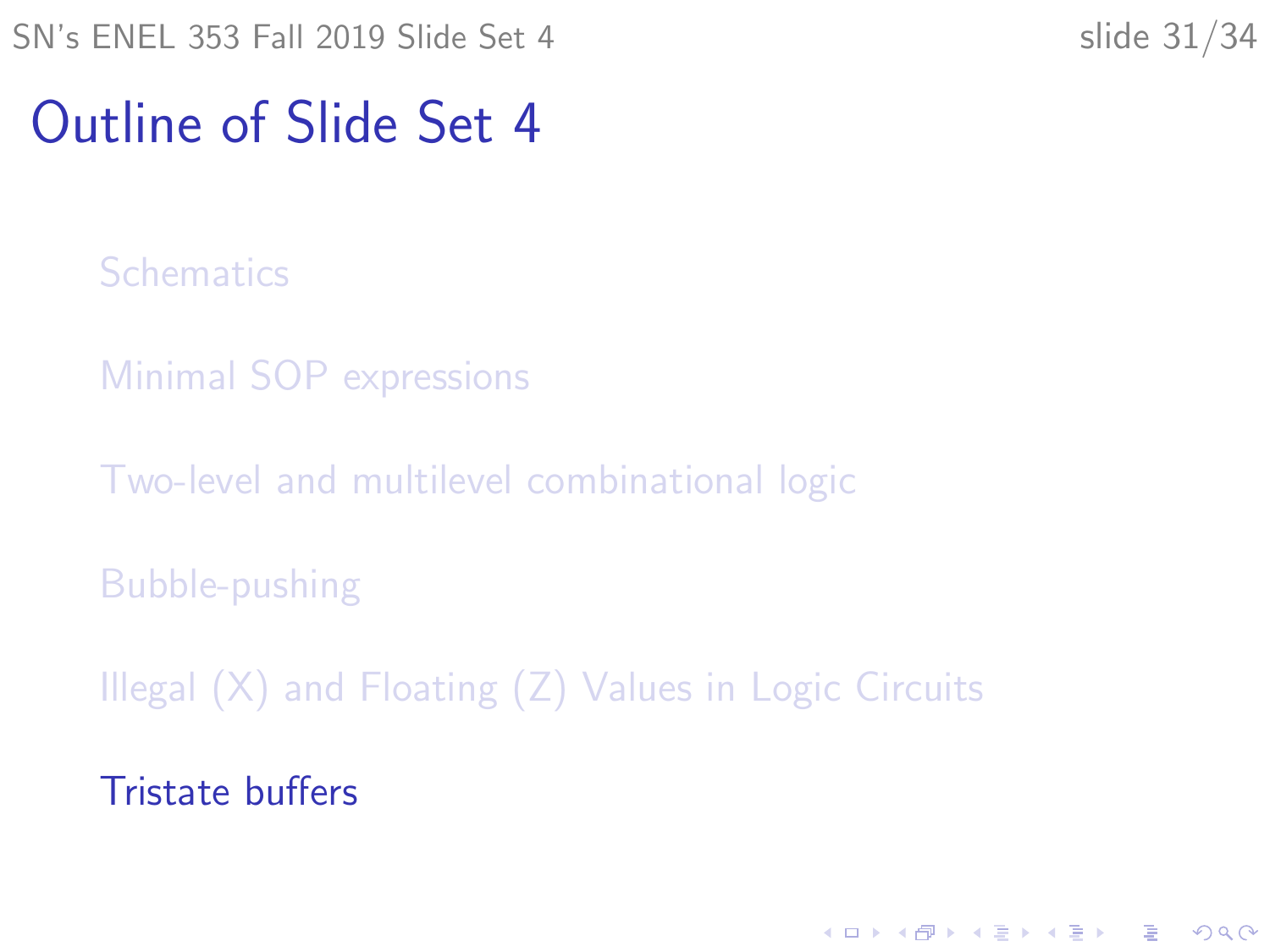$\mathbf{E} = \mathbf{A} \oplus \mathbf{B} + \mathbf{A} \oplus \mathbf{B} + \mathbf{A} \oplus \mathbf{B} + \mathbf{A} \oplus \mathbf{A}$ 

 $2990$ 

# What if pull-up and pull-down networks are BOTH OFF?



However, some **special** kinds of gates can go into the state shown in the diagram, in response to certain input combinations. What can we say about the output node in this situation?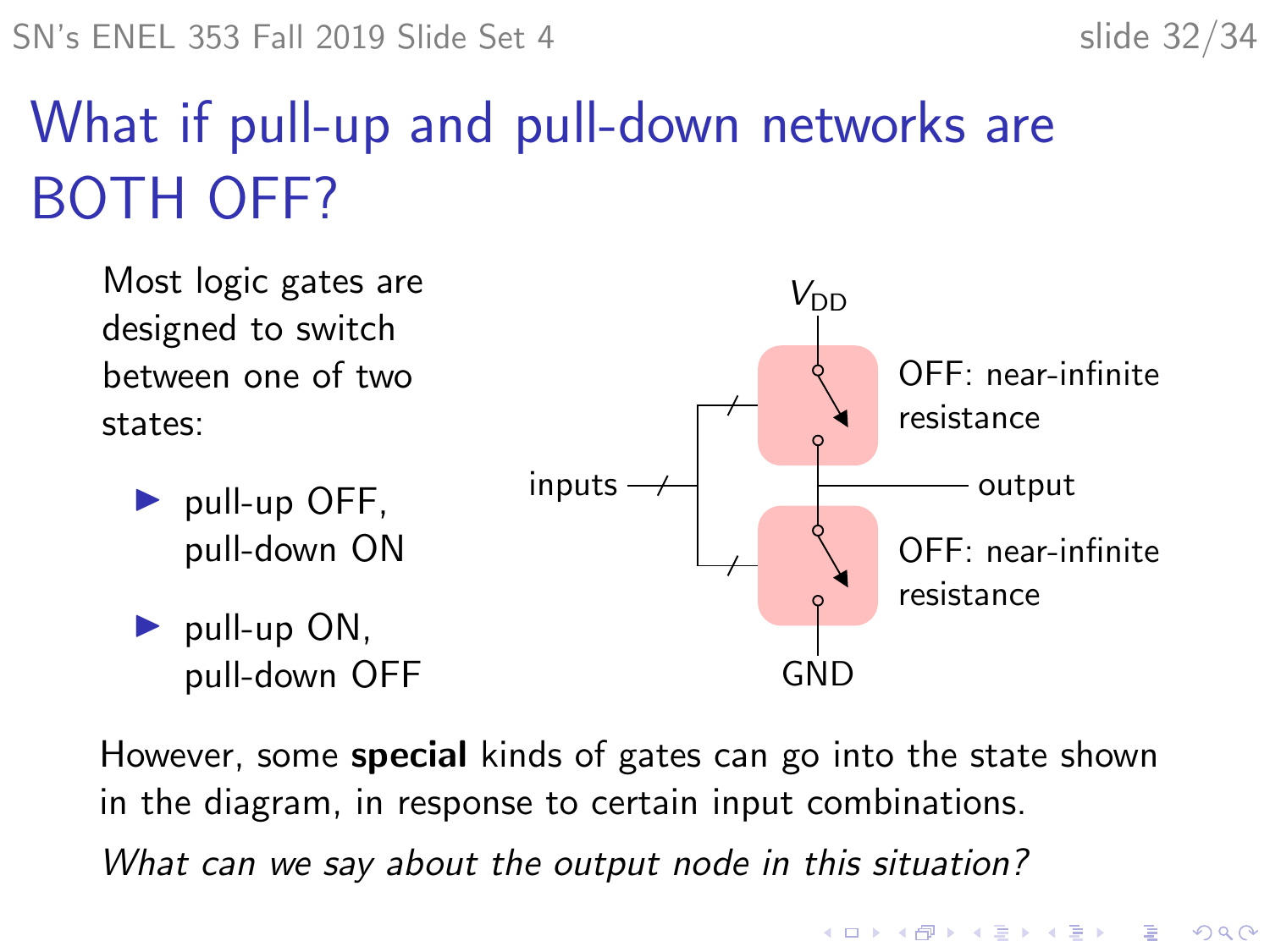## Tristate buffers

A tristate buffer has two inputs, often called A and  $E \rightarrow E$  is for enable. (Sometimes the enable signal gets the two-letter symbol EN.) Here are the logic symbol and a table showing what the pull-up and pull-down networks do for all possible input combinations:

|   |            | $E \cap A$ pull-up pull-down |
|---|------------|------------------------------|
| 0 | <b>OFF</b> | OFF                          |
| 0 | <b>OFF</b> | OFF                          |
|   | <b>OFF</b> | ΟN                           |
|   | ЭN         |                              |

Let's use the table to describe in words how a tristate buffer behaves.